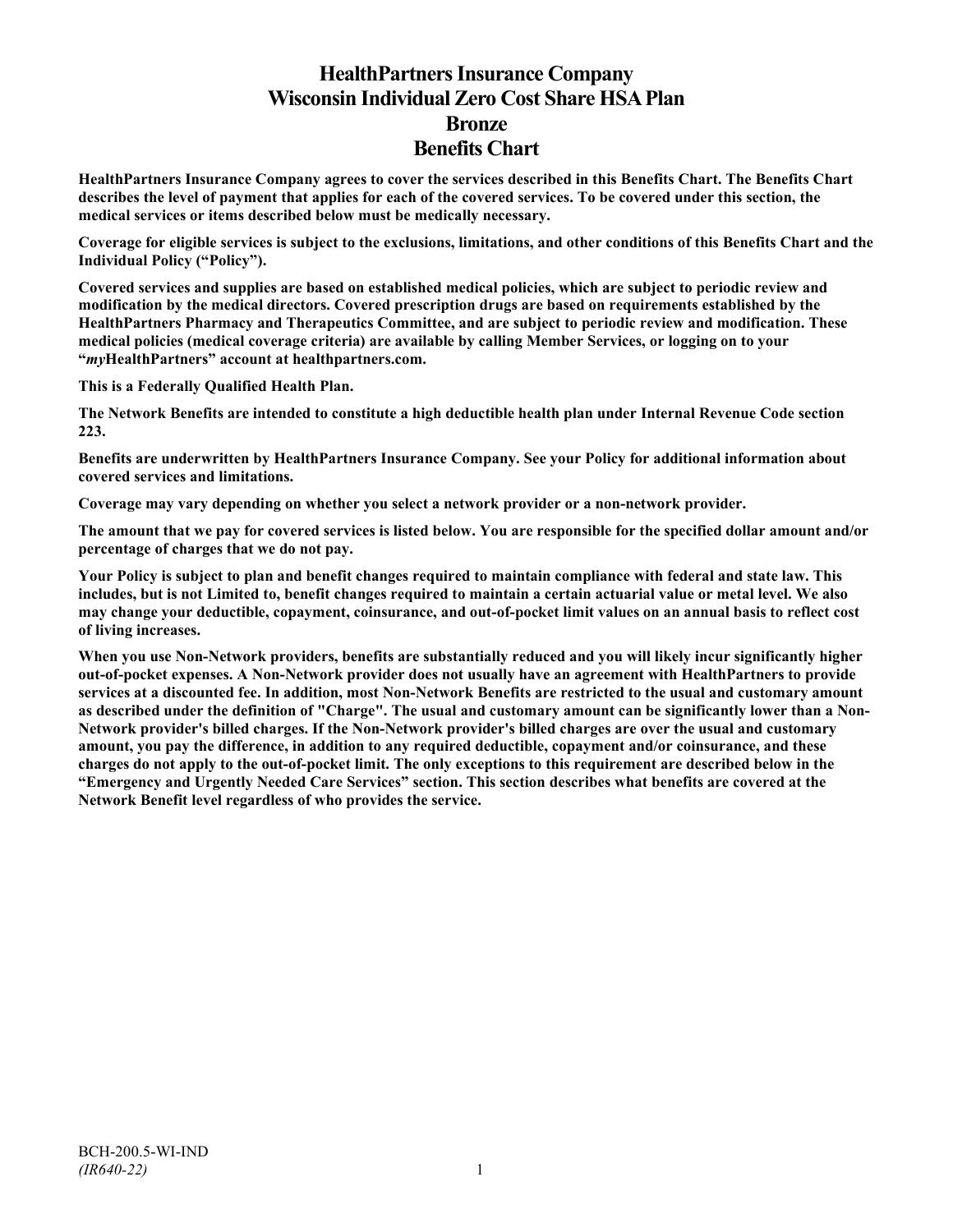## **These definitions apply to the Benefits Chart. They also apply to your Policy.**

| <b>Biosimilar Drug:</b> | A prescription drug, approved by the Food and Drug Administration (FDA), that the FDA has<br>determined is biosimilar to and interchangeable with a biological brand name drug. Biosimilar<br>drugs are not considered generic drugs and are not covered under the generic drug benefit.                                                                                                                                                                                                                                                                                                                                     |
|-------------------------|------------------------------------------------------------------------------------------------------------------------------------------------------------------------------------------------------------------------------------------------------------------------------------------------------------------------------------------------------------------------------------------------------------------------------------------------------------------------------------------------------------------------------------------------------------------------------------------------------------------------------|
| <b>Brand Name Drug:</b> | A prescription drug, approved by the Food and Drug Administration (FDA), that is manufactured,<br>sold or licensed for sale under a trademark by the pharmaceutical company that originally<br>researched and developed the drug. Brand name drugs have the same active-ingredient formula as<br>the generic version of the drug. However, generic drugs are manufactured and sold by other drug<br>manufacturers and are generally not available until after the patent on the brand name drug has<br>expired. A few brand name drugs may be covered at the generic benefit level if this is indicated on<br>the formulary. |
| <b>Calendar Year:</b>   | This is the 12-month period beginning 12:01 A.M. Central Time, on January 1, and ending 12:00<br>A.M. Central Time of the next following December 31.                                                                                                                                                                                                                                                                                                                                                                                                                                                                        |
| Charge:                 | For covered services delivered by a network provider, this is the provider's discounted fee for a<br>given medical/surgical service, procedure or item.                                                                                                                                                                                                                                                                                                                                                                                                                                                                      |
|                         | For covered services delivered by non-network providers, a contracted rate may apply if such<br>arrangement is available to HealthPartners.                                                                                                                                                                                                                                                                                                                                                                                                                                                                                  |
|                         | For the Usual and Customary Charge for covered services delivered by non-network providers,<br>our payment is calculated using one of the following options in the following order, depending on<br>availability: 1) a percentage of the Medicare fee schedule; 2) a comparable schedule if the service<br>is not on the Medicare fee schedule; or 3) a commercially reasonable rate for such service if a fee<br>schedule is not available.                                                                                                                                                                                 |
|                         | The Usual and Customary Charge is the maximum amount allowed that we consider in the<br>calculation of the payment of charges incurred for certain covered services. You must pay for any<br>charges above the usual and customary charge, and they do not apply to the out-of-pocket limit.                                                                                                                                                                                                                                                                                                                                 |
|                         | A charge is incurred for covered ambulatory medical and surgical services, on the date the service<br>or item is provided. A charge is incurred for covered inpatient services, on the date of admission to<br>a hospital. To be covered, a charge must be incurred on or after your effective date and on or<br>before the termination date.                                                                                                                                                                                                                                                                                |
|                         | Copayment/Coinsurance: The specified dollar amount, or percentage, of charges incurred for covered services, which we do<br>not pay, but which you must pay, each time you receive certain medical services, procedures or<br>items. Our payment for those covered services or items begins after the copayment or coinsurance<br>is satisfied. Covered services or items requiring a copayment or coinsurance are specified in this<br>Benefits Chart.                                                                                                                                                                      |
|                         | For services provided by a network provider:                                                                                                                                                                                                                                                                                                                                                                                                                                                                                                                                                                                 |
|                         | An amount which is listed as a flat dollar copayment is applied to a network provider's discounted<br>charges for a given service. However, if the network provider's discounted charges for a service or<br>item is less than the flat dollar copayment, you will pay the network provider's discounted charge.<br>An amount which is listed as a percentage of charges or coinsurance is based on the network<br>provider's discounted charges, calculated at the time the claim is processed, which may include an<br>agreed upon fee schedule rate for case rate or withhold arrangements.                               |
|                         | For services provided by a Non-Network provider:                                                                                                                                                                                                                                                                                                                                                                                                                                                                                                                                                                             |
|                         | Any copayment or coinsurance is applied to the lesser of the provider's charges or the usual and<br>customary charge for a service.                                                                                                                                                                                                                                                                                                                                                                                                                                                                                          |
|                         | A copayment or coinsurance is due at the time a service is provided, or when billed by the<br>provider. The copayment or coinsurance applicable for a scheduled visit with a network provider<br>will be collected for each visit, late cancellation and failed appointment.                                                                                                                                                                                                                                                                                                                                                 |
|                         |                                                                                                                                                                                                                                                                                                                                                                                                                                                                                                                                                                                                                              |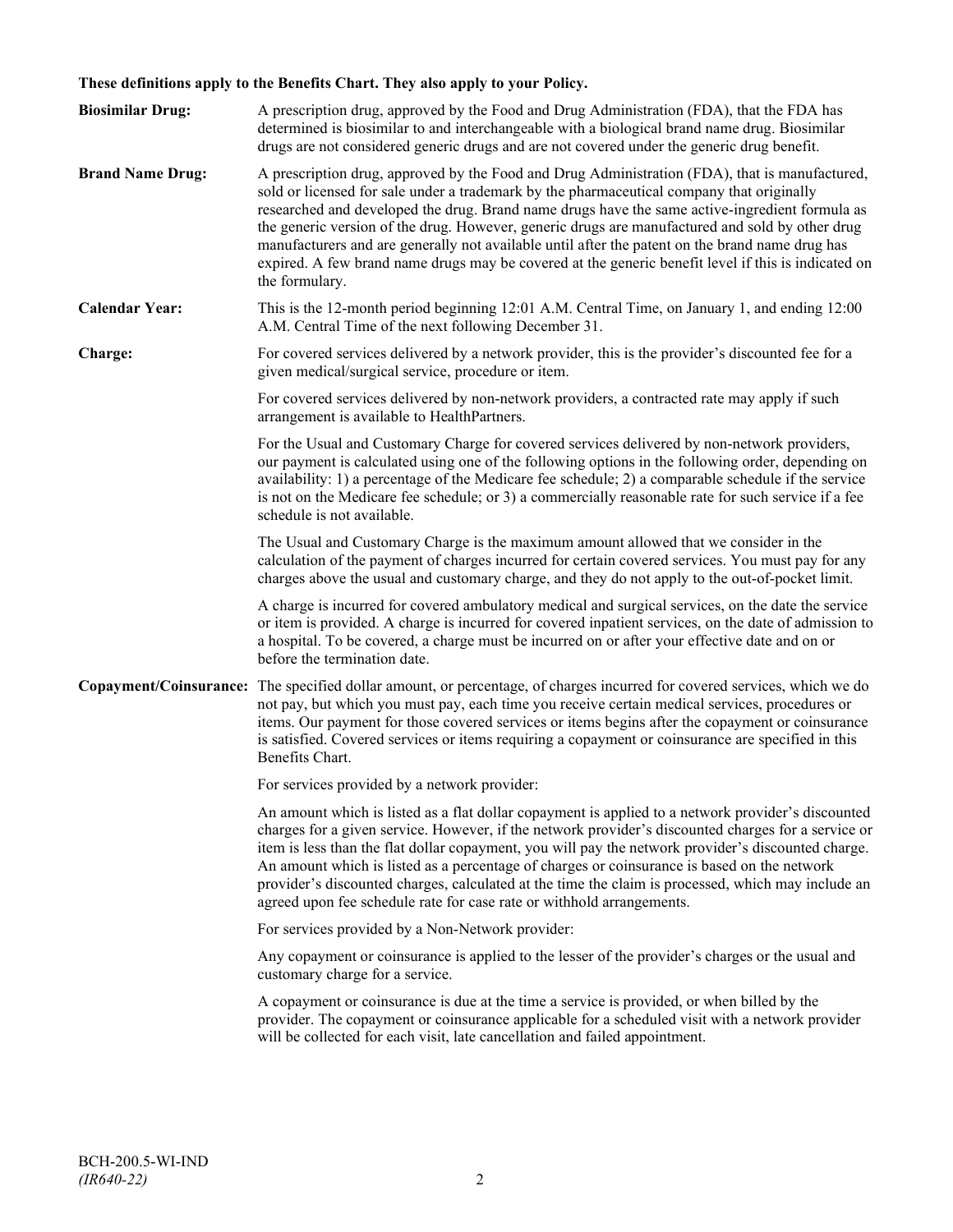| Deductible:                    | The specified dollar amount of charges incurred for covered services, which we do not pay, but an<br>enrollee or a family has to pay first in a calendar year. Our payment for those services or items<br>begins after the deductible is satisfied. For network providers, the amount of the charges that apply<br>to the deductible are based on the network provider's discounted charges, calculated at the time<br>the claim is processed, which may include an agreed upon fee schedule rate for case rate or<br>withhold arrangements. For non-network providers, the amount of charges that apply to the<br>deductible are the lesser of the provider's charges or the usual and customary charge for a service. |
|--------------------------------|-------------------------------------------------------------------------------------------------------------------------------------------------------------------------------------------------------------------------------------------------------------------------------------------------------------------------------------------------------------------------------------------------------------------------------------------------------------------------------------------------------------------------------------------------------------------------------------------------------------------------------------------------------------------------------------------------------------------------|
| Formulary:                     | This is a current list, which may be revised from time to time, of prescription drugs, medications,<br>equipment and supplies covered by us as indicated in this Benefits Chart which are covered at the<br>highest benefit level. Some drugs on the formulary may require prior authorization to be covered<br>as formulary drugs. The formulary, and information on drugs that require prior authorization, are<br>available by calling Member Services, or logging on to your "myHealthPartners" account at<br>healthpartners.com.                                                                                                                                                                                   |
| <b>Generic Drug:</b>           | A prescription drug, approved by the Food and Drug Administration (FDA), that the FDA has<br>determined is comparable to a brand name drug product in dosage form, strength, route of<br>administration, quality, intended use and documented bioequivalence. Generally, generic drugs<br>cost less than brand name drugs. Some brand name drugs may be covered at the generic drug<br>benefit level if this is indicated on the formulary.                                                                                                                                                                                                                                                                             |
| <b>Non-Formulary Drug:</b>     | This is a prescription drug, approved by the Food and Drug Administration (FDA), that is not on<br>the formulary, is medically necessary and is not investigative or experimental or otherwise<br>excluded under your Policy.                                                                                                                                                                                                                                                                                                                                                                                                                                                                                           |
| <b>Out-of-Pocket Expenses:</b> | You pay the specified copayments/coinsurance and deductibles applicable for particular services,<br>subject to the out-of-pocket limit described below. These amounts are in addition to the monthly<br>enrollment payments.                                                                                                                                                                                                                                                                                                                                                                                                                                                                                            |
| <b>Out-of-Pocket Limit:</b>    | You pay the copayments/coinsurance and deductibles for covered services, to the individual or<br>family out-of-pocket limit. Thereafter we cover 100% of charges incurred for all other covered<br>services, for the rest of the calendar year. You pay amounts greater than the out-of-pocket limit if<br>you exceed any visits or day limits.                                                                                                                                                                                                                                                                                                                                                                         |
|                                | Non-Network Benefits above the usual and customary charge (see definition of charge above) do<br>not apply to the out-of-pocket limit.                                                                                                                                                                                                                                                                                                                                                                                                                                                                                                                                                                                  |
|                                | Non-Network Benefits for transplant surgery do not apply to the out-of-pocket limit.                                                                                                                                                                                                                                                                                                                                                                                                                                                                                                                                                                                                                                    |
|                                | You are responsible to keep track of the out-of-pocket expenses. Contact our Member Services<br>department for assistance in determining the amount paid by the enrollee for specific eligible<br>services received. Claims for reimbursement under the out-of-pocket limit provisions are subject<br>to the same time limits and provisions described under the "Claims Provisions" section of the<br>Contract.                                                                                                                                                                                                                                                                                                        |
| <b>Specialty Drug List:</b>    | This is a current list, which may be revised from time to time, of prescription drugs, medications,<br>equipment and supplies, which are typically bio-pharmaceuticals. The purpose of a specialty drug<br>list is to facilitate enhanced monitoring of complex therapies used to treat specific conditions.<br>Specialty drugs are covered by us as indicated in this Benefits Chart. The specialty drug list is<br>available by calling Member Services, or logging on to your "myHealthPartners" account at<br>healthpartners.com                                                                                                                                                                                    |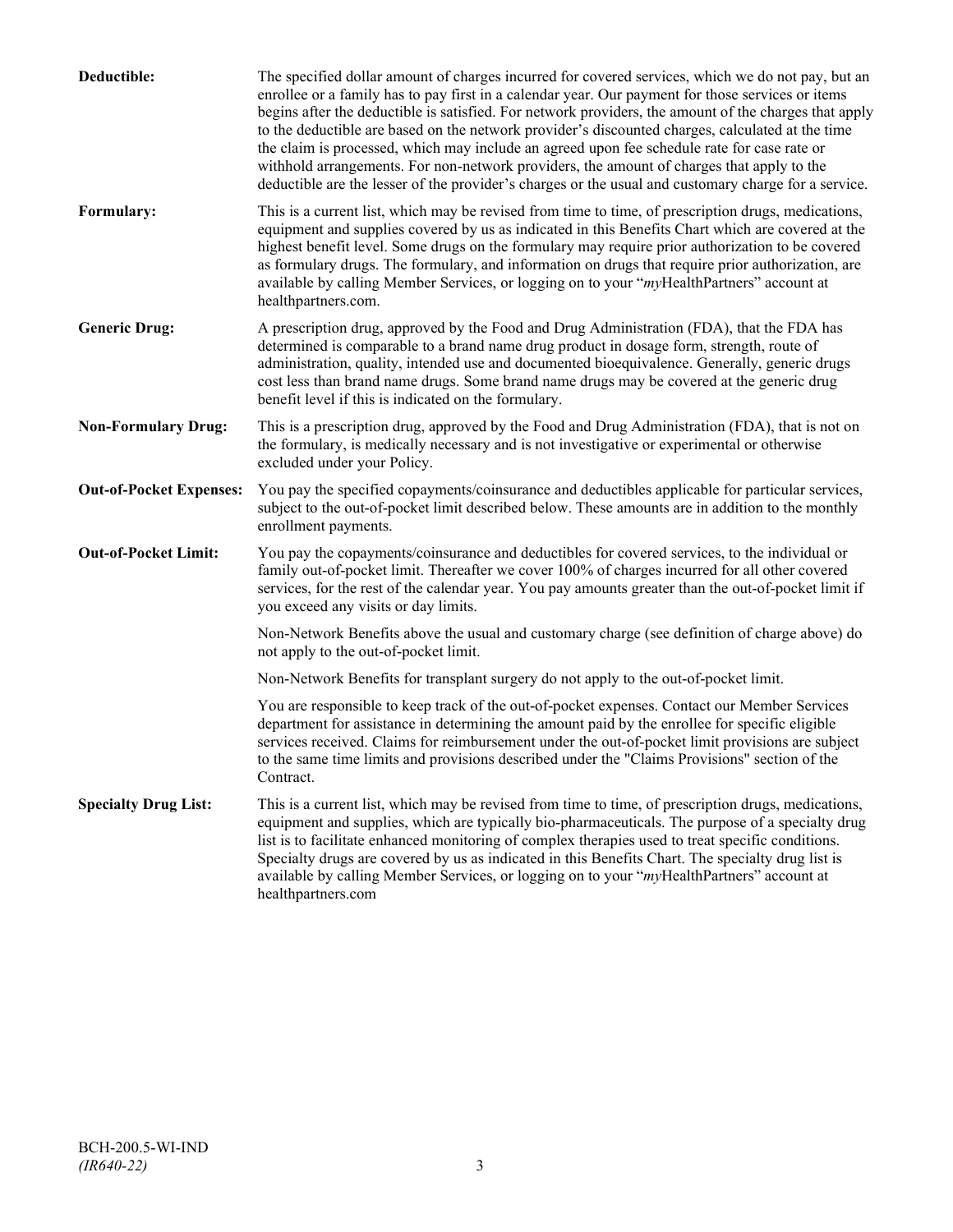## **DEDUCTIBLES AND OUT-OF-POCKET LIMITS**

## **Individual Calendar Year Deductible**

| <b>Network Benefits</b> | <b>Non-Network Benefits</b> |
|-------------------------|-----------------------------|
| None.                   | None.                       |

## **Family Calendar Year Deductible**

| <b>Network Benefits</b> | Non-Network Benefits |
|-------------------------|----------------------|
| None.                   | None.                |

## **Individual Calendar Year Out-of-Pocket Limit**

| Network Benefits | <b>Non-Network Benefits</b> |
|------------------|-----------------------------|
| None.            | None.                       |

## **Family Calendar Year Out-of-Pocket Limit**

| <b>Network Benefits</b> | <b>Non-Network Benefits</b> |
|-------------------------|-----------------------------|
| None.                   | None.                       |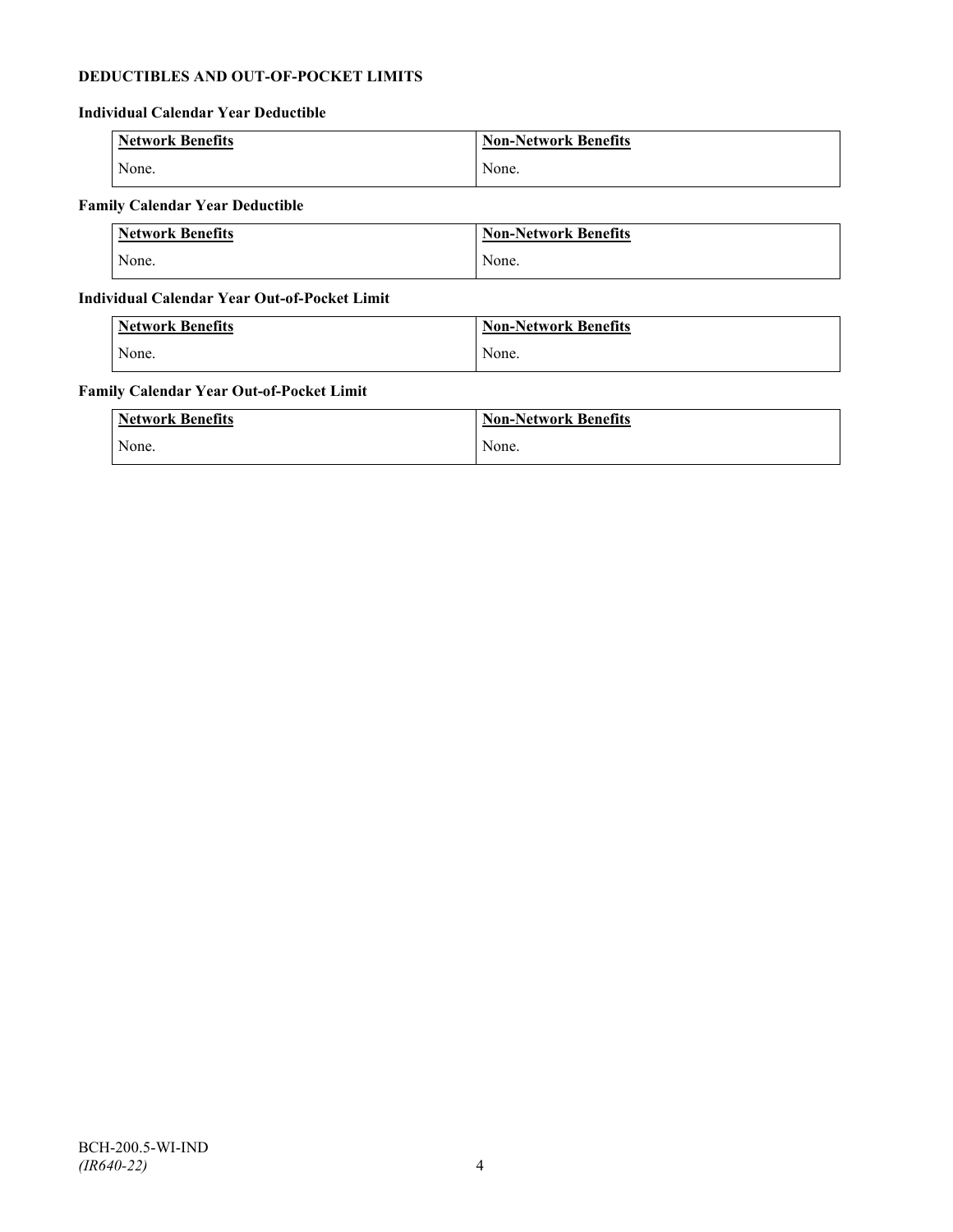## **AMBULANCE AND MEDICAL TRANSPORTATION**

## **Covered Services:**

We cover ambulance and medical transportation for medical emergencies.

We also cover medically necessary, non-emergency transportation if it meets our medical coverage criteria.

Covered services are based on established medical policies, which are subject to periodic review and modification by the medical directors. These medical policies (medical coverage criteria) and applicable prior authorization requirements are available by calling Member Services, or logging on to your "*my*HealthPartners" account a[t healthpartners.com.](http://www.healthpartners.com/)

| <b>Network Benefits</b>       | <b>Non-Network Benefits</b> |
|-------------------------------|-----------------------------|
| 100% of the charges incurred. | See Network Benefits.       |

#### **Not Covered:**

See "Services Not Covered" in your Policy.

## **AUTISM SERVICES**

## **Covered Services:**

We cover prior authorized evidence-based intensive-level and non-intensive-level treatment of autism spectrum disorders (autism disorder, Asperger's syndrome or pervasive development disorder not otherwise specified).

Covered services are based on established medical policies, which are subject to periodic review and modification by the medical directors. These medical policies (medical coverage criteria) are available by calling Member Services, or logging on to your "*my*HealthPartners" account at [healthpartners.com.](http://www.healthpartners.com/)

Your network provider will coordinate the prior authorization process for any autism treatment services. You may call Member Services at 952-883-5900 or toll-free at 888-360-0622 if you have any questions or concerns regarding the authorization process.

Please call Member Services at 952-883-5900 or toll-free at 888-360-0622 to request authorization for autism treatment services from a Non-Network provider.

**Intensive-level services for children diagnosed with autism spectrum disorders.** Intensive-level services must begin on or after 2 years of age and end before 9 years of age. Intensive-level services, on average, are services provided for more than 20 hours of treatment per week. (The average number of hours a week is calculated over a 6-month period.)

| Network Benefits                         | <b>Non-Network Benefits</b>              |
|------------------------------------------|------------------------------------------|
| 100% of the charges incurred.            | 100% of the charges incurred.            |
| Limited to 240 visits per calendar year. | Limited to 240 visits per calendar year. |

The maximum number of visits is combined for Network Benefits and Non-Network Benefits. Visit limits are based on minimum coverage amount available at the time of publication. Additional visits may be available if required due to revised minimum coverage amounts issued by the Office of the Commissioner of Insurance. See our medical coverage criteria for current visit limits.

## **Intensive-Level Services Lifetime Maximum Benefit**

| <b>Network Benefits</b>                               | <b>Non-Network Benefits</b>                           |
|-------------------------------------------------------|-------------------------------------------------------|
| 4 years of cumulative services under this plan or any | 4 years of cumulative services under this plan or any |
| other plan.                                           | other plan.                                           |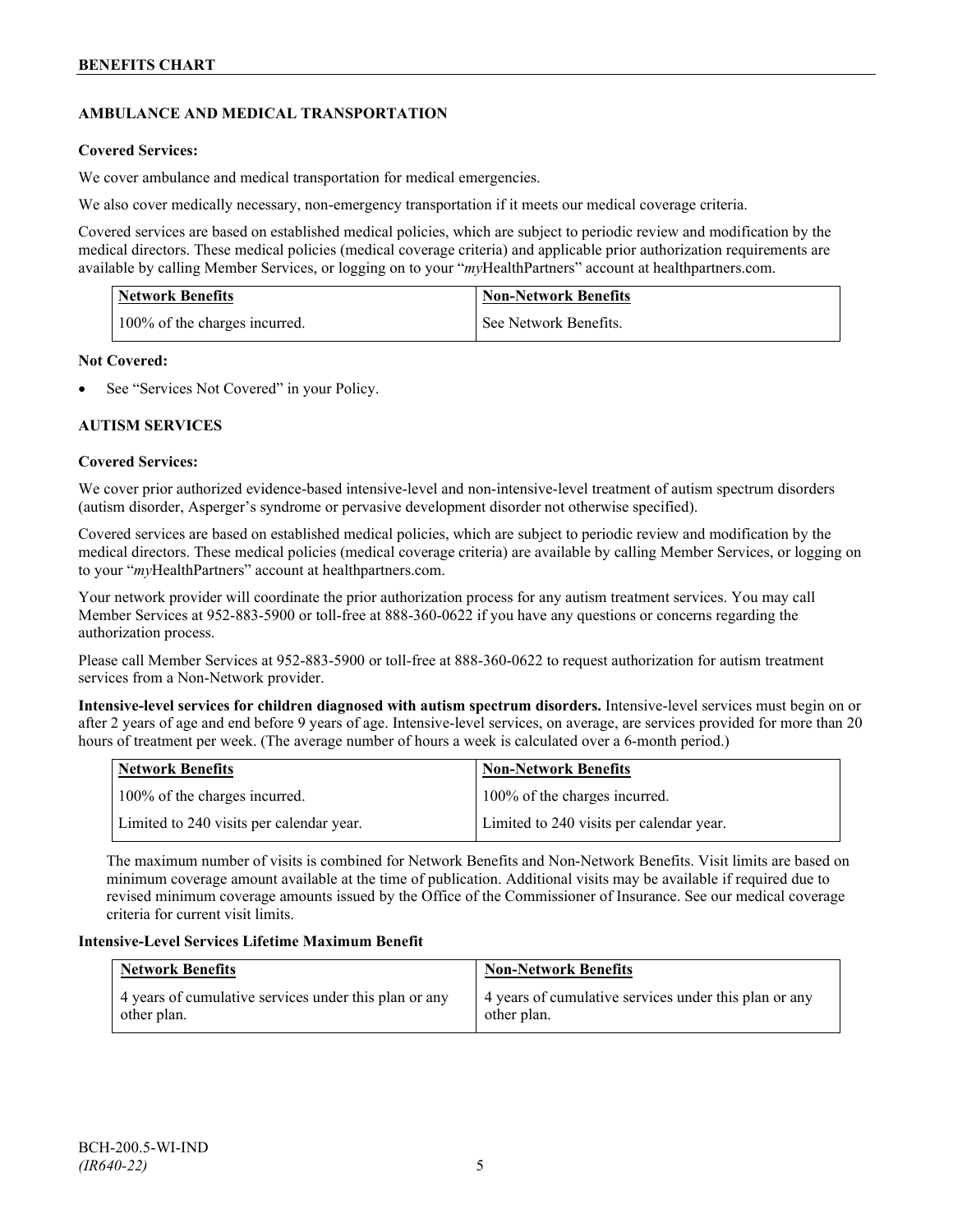### **Non-intensive-level services for Insureds diagnosed with autism spectrum disorders**

| Network Benefits                         | <b>Non-Network Benefits</b>              |
|------------------------------------------|------------------------------------------|
| 100% of the charges incurred.            | 100% of the charges incurred.            |
| Limited to 120 visits per calendar year. | Limited to 120 visits per calendar year. |

The maximum number of visits is combined for Network Benefits and Non-Network Benefits. Visit limits are based on minimum coverage amount available at the time of publication. Additional visits may be available if required due to revised minimum coverage amounts issued by the Office of the Commissioner of Insurance. See our medical coverage criteria for current visit limits.

### **Not Covered:**

See "Services Not Covered" in your Policy.

## **BEHAVIORAL HEALTH SERVICES**

## **Covered Services:**

Covered services are based on established medical policies, which are subject to periodic review and modification by the medical directors. These medical policies (medical coverage criteria) are available by calling Member Services, or logging on to your "*my*HealthPartners" account at [healthpartners.com.](http://www.healthpartners.com/)

**Transitional treatment services.** These are services for the treatment of nervous or mental disorders, and substance use disorders which are provided to an Insured in a less restrictive manner than are inpatient hospital services but in a more intensive manner than are outpatient services. Transitional treatment services are services offered by a provider, and certified by the Wisconsin Department of Health Services for each of the following (except the last bulleted item):

- Mental health services for covered adults in a day treatment program.
- Mental health services for covered children in a day hospital treatment program.
- Services for persons with chronic mental illness provided through a community support program.
- Residential treatment programs for dependent covered persons with substance use disorder.
- Substance use disorder services in a day treatment program.
- Services for persons who are experiencing a mental health crisis or who are in a situation likely to turn into a mental health crisis if support is not provided.
- Intensive outpatient programs for the treatment of psychoactive substance use disorders provided in accordance with the patient placement criteria of the American Society of Addiction Medicine.

## **Mental health services**

We cover services for mental health diagnoses as described in the Diagnostic and Statistical Manual of Mental Disorders – Fifth Edition (DSM 5) (most recent edition).

We provide coverage for mental health treatment ordered by a Wisconsin court under a valid court order that is issued on the basis of a behavioral care evaluation performed by a licensed psychiatrist or doctoral level licensed psychologist, which includes a diagnosis and an individual treatment plan for care in the most appropriate, least restrictive environment. We must be given a copy of the court order and the behavioral care evaluation, and the service must be a covered benefit under your Policy, and the service must be provided by a network provider, or other provider as required by law.

**Outpatient services:** We cover medically necessary outpatient professional mental health services for evaluation, crisis intervention, and treatment of mental health disorders.

A comprehensive diagnostic assessment will be used as the basis for a determination by a mental health professional, concerning the appropriate treatment and the extent of services required.

Outpatient services we cover for a diagnosed mental health condition include the following:

- Individual, group, family and multi-family therapy;
- Medication management provided by a physician, certified nurse practitioner, or physician's assistant;
- Psychological testing services for the purposes of determining the differential diagnoses and treatment planning for patients currently receiving behavioral health services;
- Partial hospitalization services in a licensed hospital or community mental health center;

BCH-200.5-WI-IND *(IR640-22)* 6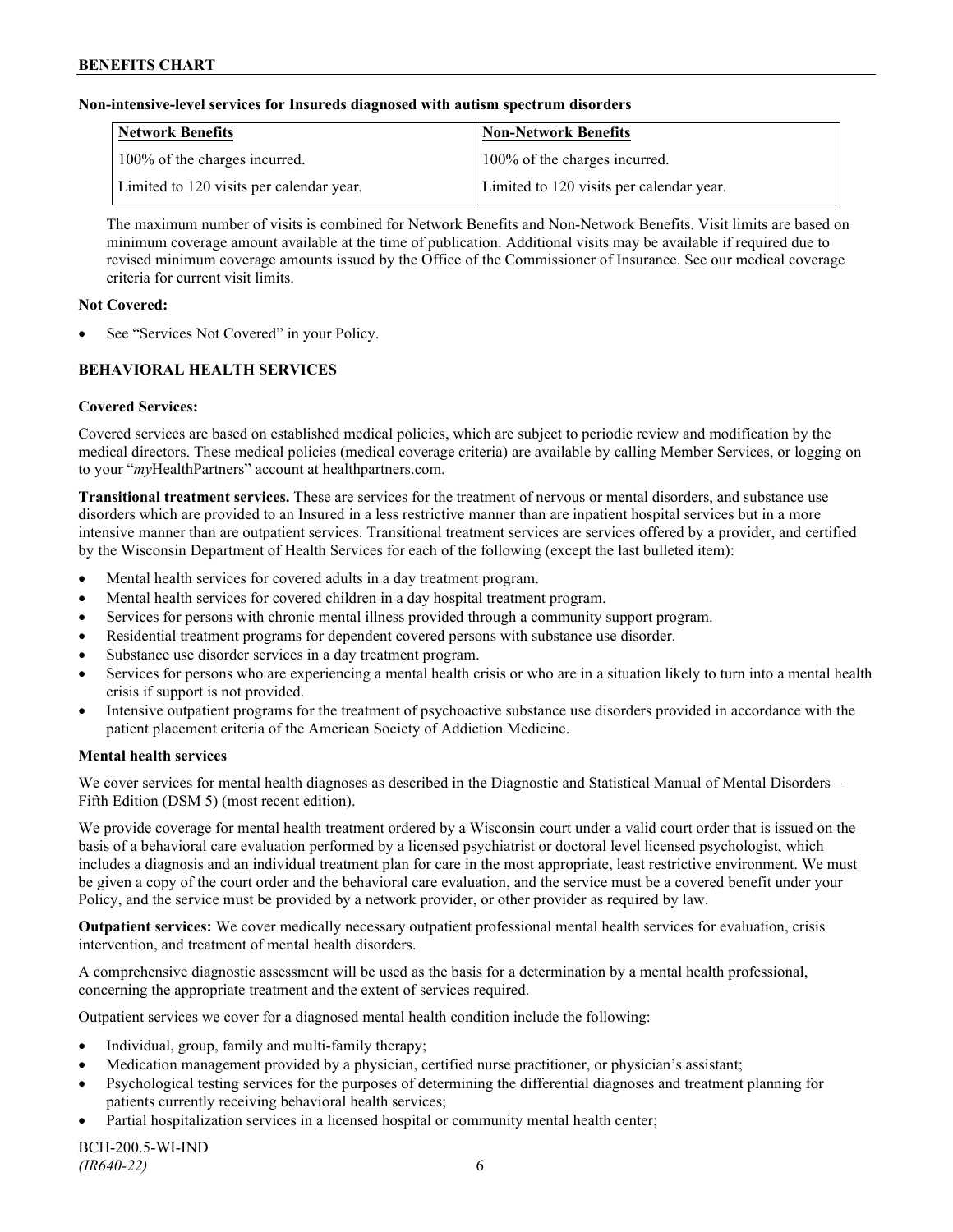- Psychotherapy and nursing services provided in the home if authorized by us; and
- Treatment for gender dysphoria.

| <b>Network Benefits</b>       | <b>Non-Network Benefits</b>   |
|-------------------------------|-------------------------------|
| 100% of the charges incurred. | 100% of the charges incurred. |

## **Group therapy**

| Network Benefits              | <b>Non-Network Benefits</b>   |
|-------------------------------|-------------------------------|
| 100% of the charges incurred. | 100% of the charges incurred. |

## **Inpatient services, including mental health residential treatment services:** We cover the following:

- Medically necessary inpatient services in a hospital or licensed residential treatment facility and professional services for treatment of mental health disorders. Medical stabilization is covered under inpatient hospital services in the "Hospital and Skilled Nursing Facility Services" section.
- Medically necessary mental health residential treatment service. This care must be authorized by us and provided by a hospital or residential behavioral health treatment facility licensed by the local state or Department of Health and Human Services. Services not covered under this benefit include halfway houses, group homes, extended care facilities, shelter services, correctional services, detention services, group residential services, foster care services and wilderness programs.

| Network Benefits              | Non-Network Benefits          |
|-------------------------------|-------------------------------|
| 100% of the charges incurred. | 100% of the charges incurred. |

**Transitional treatment services:** We cover transitional treatment services described above for treatment of mental and nervous disorders**.**

| <b>Network Benefits</b>       | <b>Non-Network Benefits</b>   |
|-------------------------------|-------------------------------|
| 100% of the charges incurred. | 100% of the charges incurred. |

## **Substance use disorder (SUD) treatment services**

We cover medically necessary services for assessments by a licensed alcohol and drug counselor and treatment of substance use disorders as defined in the latest edition of the DSM 5.

**Outpatient services:** We cover medically necessary outpatient professional services for diagnosis and treatment of substance use disorders. Substance use disorder treatment services must be provided by a program licensed by the local Department of Health Services.

Outpatient services we cover for a diagnosed substance use disorder include the following:

- Individual, group, family, and multi-family therapy provided in an office setting; and
- Opiate replacement therapy including methadone and buprenorphine treatment.

| <b>Network Benefits</b>       | <b>Non-Network Benefits</b>   |
|-------------------------------|-------------------------------|
| 100% of the charges incurred. | 100% of the charges incurred. |

**Inpatient services:** We cover the following:

- Medically necessary inpatient services in a hospital or a licensed residential primary treatment center.
- Services provided in a hospital that is licensed by the local state and accredited by Medicare; and
- Detoxification services in a hospital or community detoxification facility if it is licensed by the local Department of Health Services.

| <b>Network Benefits</b>       | <b>Non-Network Benefits</b>   |
|-------------------------------|-------------------------------|
| 100% of the charges incurred. | 100% of the charges incurred. |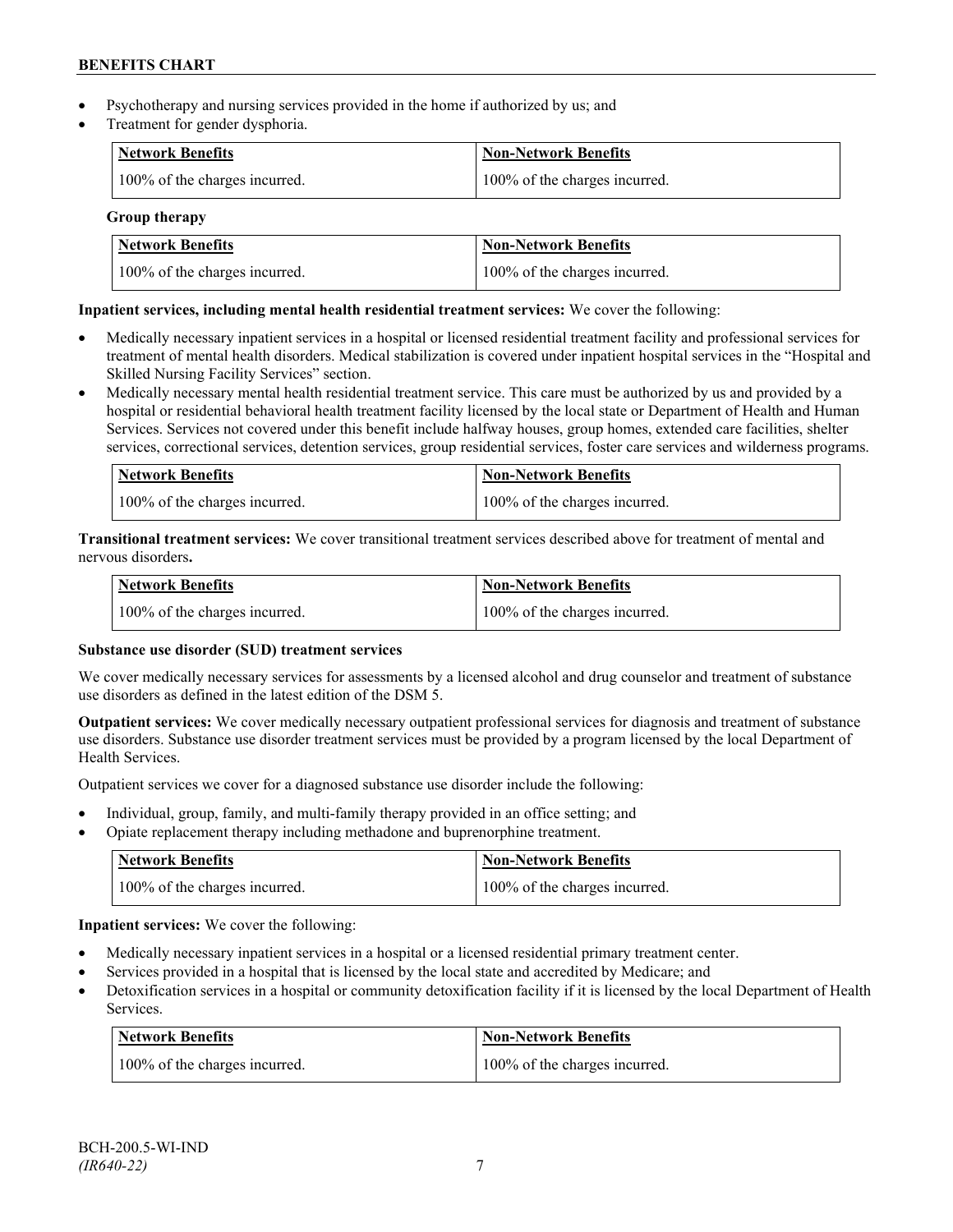**Transitional treatment services:** We cover transitional treatment services described above for treatment of substance use disorder.

| Network Benefits              | <b>Non-Network Benefits</b>   |
|-------------------------------|-------------------------------|
| 100% of the charges incurred. | 100% of the charges incurred. |

**Out of area services for Wisconsin students:** If a dependent child is a student located in a school in Wisconsin, but outside of our service area, we cover mental health and substance use disorder services as required under Wisconsin Statute 609.655.

- The student may have a clinical assessment from a local, non-network mental health or substance use disorder treatment provider at the network benefit level when prior authorized by us.
- If outpatient services are recommended in the clinical assessment, five outpatient visits from a non-network provider will be covered at the network benefit level.
- Our Medical Director will determine the need for continuing treatment by the non-network provider; additional visits may be approved.
- Coverage for the outpatient services will not be provided if the recommended treatment would keep the student from attending school on a regular basis or if the student is no longer attending the school full-time.

This benefit is subject to the limitations shown in this "Behavioral Health Services" section.

| Network Benefits              | <b>Non-Network Benefits</b>   |
|-------------------------------|-------------------------------|
| 100% of the charges incurred. | 100% of the charges incurred. |

A dependent child enrolled in a school outside of Wisconsin in not eligible for the benefit.

#### **Not Covered:**

See "Services Not Covered" in your Policy.

## **CHIROPRACTIC SERVICES**

## **Covered Services:**

We cover chiropractic services for rehabilitative care. Chiropractic services are adjustments to any abnormal articulations of the human body, especially those of the spinal column, for the purpose of giving freedom of action to impinged nerves that may cause pain or deranged function.

Massage therapy which is performed in conjunction with other treatment/modalities by a chiropractor, is part of a prescribed treatment plan and is not billed separately is covered.

| <b>Network Benefits</b>       | 'Non-Network Benefits         |
|-------------------------------|-------------------------------|
| 100% of the charges incurred. | 100% of the charges incurred. |

## **Not Covered:**

- Massage therapy for the purpose of comfort or convenience of the Insured.
- See "Services Not Covered" in your Policy.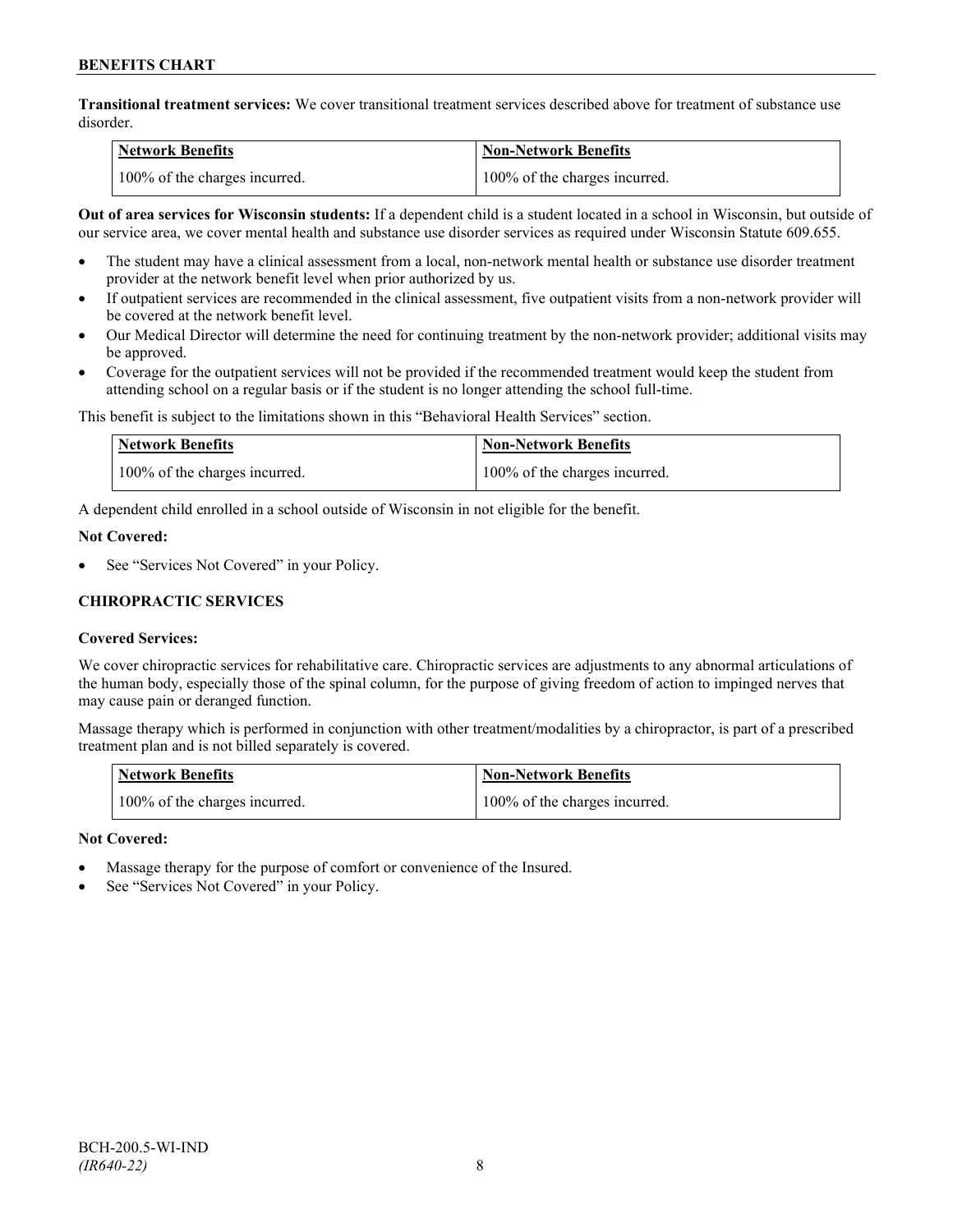## **CLINICAL TRIALS**

## **Covered Services:**

We cover certain routine services if you participate in a Phase I, Phase II, Phase III or Phase IV approved clinical trial that is conducted in relation to the prevention, detection, or treatment of cancer or other life-threatening disease or condition as defined in the Affordable Care Act. Approved clinical trials include (1) federally funded trials when the study or investigation is approved or funded by any of the federal agencies defined in the Public Health Services Act, section 2709 (d) (1) (A); (2) the study or investigation is conducted under an investigational new drug application reviewed by the Food and Drug Administration; and (3) the study or investigation is a drug trial that is exempt from having such an investigational new drug application. We cover routine patient costs for services that would be eligible under the Policy and this Benefits Chart if the service were provided outside of a clinical trial.

| <b>Network Benefits</b>                               | <b>Non-Network Benefits</b>                           |
|-------------------------------------------------------|-------------------------------------------------------|
| Coverage level is same as corresponding Network       | Coverage level is same as corresponding Non-Network   |
| Benefits, depending on type of service provided, such | Benefits, depending on type of service provided, such |
| as Office Visits for Illness or Injury, Inpatient or  | as Office Visits for Illness or Injury, Inpatient or  |
| <b>Outpatient Hospital Services.</b>                  | <b>Outpatient Hospital Services.</b>                  |

#### **Not Covered:**

- The investigative or experimental item, device or service itself.
- Items or services that are provided solely to satisfy data collection and analysis needs and that are not used in the direct clinical management of the patient.
- A service that is clearly inconsistent with widely accepted and established standards of care for a particular diagnosis.
- See "Services Not Covered" in your Policy.

## **DENTAL SERVICES**

#### **Covered Services:**

We cover services as described below.

**Accidental dental services:** We cover services dentally necessary to treat and restore damage done to sound, natural, unrestored teeth as a result of an accidental injury. Coverage is for damage caused by external trauma to face and mouth only, not for cracked or broken teeth, which result from biting or chewing. We cover restorations, root canals, crowns and replacement of teeth lost that are directly related to the accident in which the Insured was involved. We cover initial exams, xrays and palliative treatment including extractions, and other oral surgical procedures directly related to the accident. Subsequent treatment must be initiated within the specified time-frame and must be directly related to the accident. We do not cover restoration and replacement of teeth that are not "sound and natural" at the time of the accident.

Subsequent treatment must be initiated within the specified time-frame and must be directly related to the accident. We do not cover restoration and replacement of teeth that are not "sound and natural" at the time of the accident.

Full mouth rehabilitation to correct occlusion (bite) and malocclusion (misaligned teeth not due to the accident) are not covered.

When an implant-supported dental prosthetic treatment is pursued, benefits are Limited to the amount that would be paid toward the placement of a removable dental prosthetic appliance that could be used in the absence of implant treatment.

| <b>Network Benefits</b>       | <b>Non-Network Benefits</b> |
|-------------------------------|-----------------------------|
| 100% of the charges incurred. | No coverage.                |

For all accidental dental services, treatment and/or restoration must be initiated within six months of the date of the injury. Coverage is Limited to the initial course of treatment and/or initial restoration. Services must be provided within twentyfour months of the date of injury to be covered.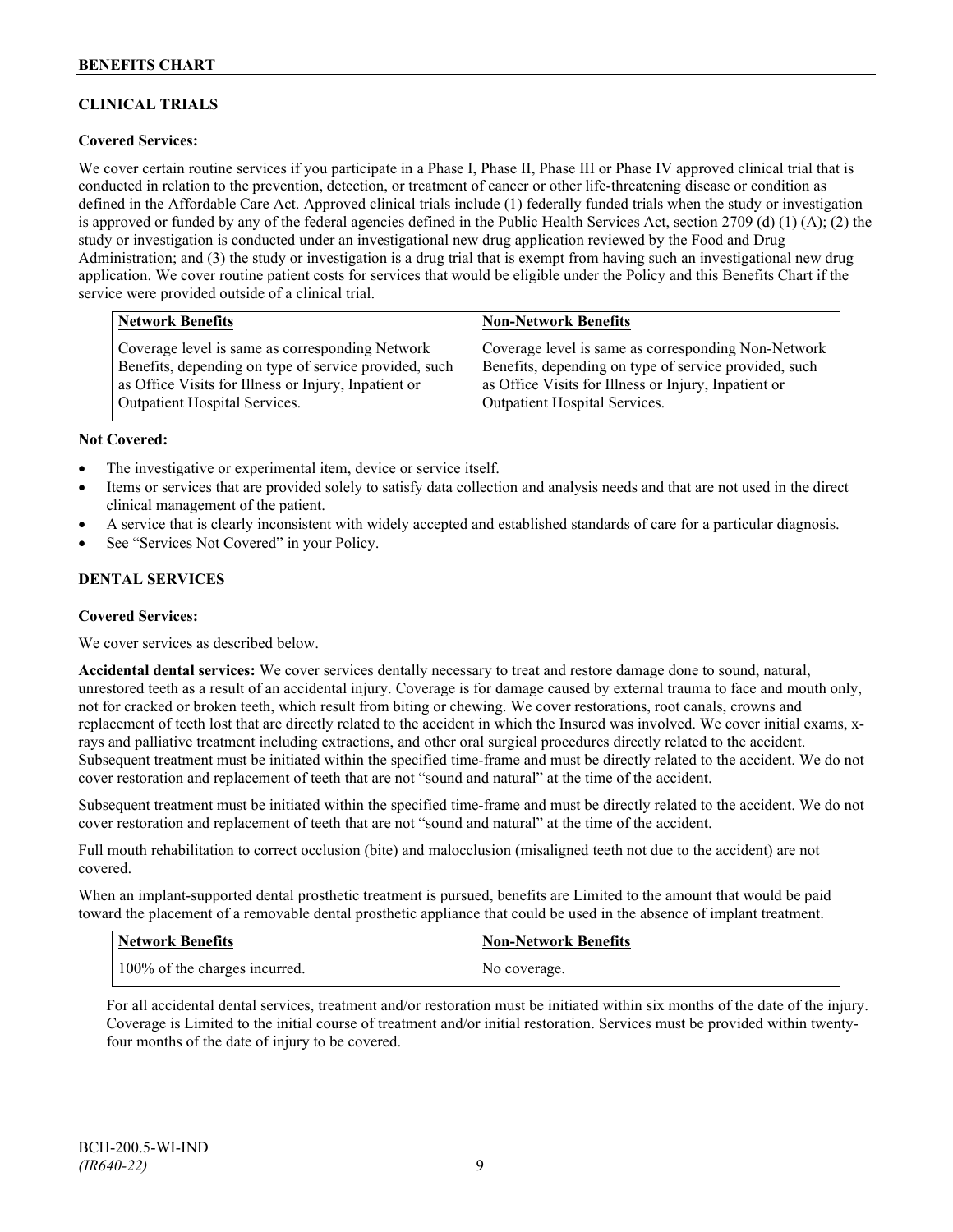### **Medical referral dental services**

**Medically necessary outpatient dental services:** We cover medically necessary outpatient dental services. Coverage is Limited to dental services required for treatment of an underlying medical condition, e.g., removal of teeth to complete radiation treatment for cancer of the jaw, cysts and lesions.

| Network Benefits              | <b>Non-Network Benefits</b>   |
|-------------------------------|-------------------------------|
| 100% of the charges incurred. | 100% of the charges incurred. |

**Medically necessary hospitalization and anesthesia for dental care:** We cover medically necessary hospitalization and anesthesia for dental care. This is Limited to charges incurred by an Insured who: (1) is a child under age 5; (2) is severely disabled; (3) has a medical condition, and requires hospitalization or general anesthesia for dental care treatment; or (4) is a child between ages 5 and 12 and care in dental offices has been attempted unsuccessfully and usual methods of behavior modification have not been successful, or when extensive amounts of restorative care, exceeding 4 appointments, are required.

Coverage is Limited to facility and anesthesia charges. Oral surgeon/dentist professional fees are not covered. The following are examples, though not all-inclusive, of medical conditions which may require hospitalization for dental services: severe asthma, severe airway obstruction or hemophilia. Hospitalization required due to the behavior of the Insured or due to the extent of the dental procedure is not covered.

| Network Benefits              | <b>Non-Network Benefits</b>   |
|-------------------------------|-------------------------------|
| 100% of the charges incurred. | 100% of the charges incurred. |

**Medical complications of dental care:** We cover medical complications of dental care. Treatment must be medically necessary care and related to medical complications of non-covered dental care, including complications of the head, neck, or substructures.

| Network Benefits              | Non-Network Benefits          |
|-------------------------------|-------------------------------|
| 100% of the charges incurred. | 100% of the charges incurred. |

**Oral surgery:** We cover oral surgery. Coverage is Limited to treatment of medical conditions requiring oral surgery, such as treatment of oral neoplasm, non-dental cysts, fracture of the jaw, trauma of the mouth and jaw, and any other oral surgery procedures provided as medically necessary dental services.

| <b>Network Benefits</b>       | <b>Non-Network Benefits</b>   |
|-------------------------------|-------------------------------|
| 100% of the charges incurred. | 100% of the charges incurred. |

**Treatment of cleft lip and cleft palate:** We cover treatment of cleft lip and cleft palate of a dependent child, including orthodontic treatment and oral surgery directly related to the cleft. Dental services which are not required for the treatment of cleft lip or cleft palate are not covered. If a dependent child covered under your Policy is also covered under a dental plan which includes orthodontic services, that dental plan shall be considered primary for the necessary orthodontic services. Oral appliances are subject to the same copayment, conditions and limitations as durable medical equipment.

| <b>Network Benefits</b>                               | <b>Non-Network Benefits</b>                           |
|-------------------------------------------------------|-------------------------------------------------------|
| Coverage level is same as corresponding Network       | Coverage level is same as corresponding Non-Network   |
| Benefits, depending on type of service provided, such | Benefits, depending on type of service provided, such |
| as Office Visits for Illness or Injury, Inpatient or  | as Office Visits for Illness or Injury, Inpatient or  |
| Outpatient Hospital Services.                         | Outpatient Hospital Services.                         |

**Treatment of temporomandibular disorder (TMD) and craniomandibular disorder (CMD):** We cover diagnostic procedures, surgical treatment and non-surgical treatment (including intraoral splint therapy devices) for temporomandibular disorder (TMD) and craniomandibular disorder (CMD), which is medically necessary care. Dental services which are not required to directly treat TMD or CMD are not covered.

| <b>Network Benefits</b>       | <b>Non-Network Benefits</b>   |
|-------------------------------|-------------------------------|
| 100% of the charges incurred. | 100% of the charges incurred. |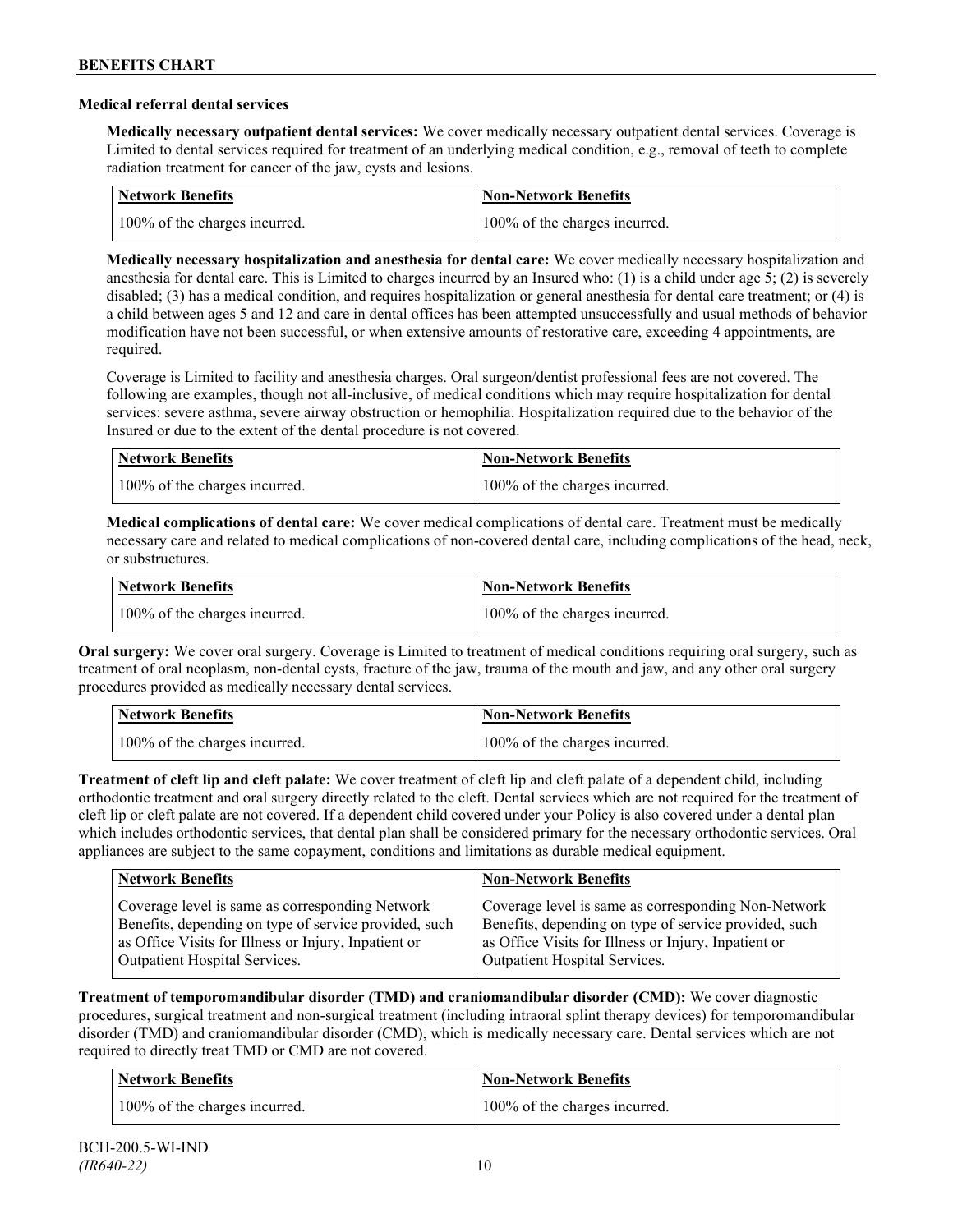## **Not Covered:**

- Dental treatment, procedures or services not listed in this Benefits Chart.
- Accident-related dental services if treatment is: (1) provided to teeth which are not sound and natural; (2) to teeth which have been restored; (3) initiated beyond six months from the date of the injury; (4) received beyond the initial treatment or restoration; or (5) received beyond twenty-four months from the date of injury.
- Accident-related dental services by a Non-Network provider.
- Oral surgery to remove wisdom teeth.
- Orthognathic treatment or procedures and all related services.
- See "Services Not Covered" in your Policy.

## **DIABETIC EQUIPMENT AND SUPPLIES**

#### **Covered Services:**

We cover physician prescribed medically appropriate and necessary drugs and supplies used in the management and treatment of diabetes for members with gestational, Type I or Type II diabetes including durable diabetic equipment and disposable supplies, as described below.

Certain items are only covered if your condition meets our coverage criteria and obtained through an authorized vendor. For more information on what we cover and any prior authorization requirements, call Member Services or log on to your "*my*HealthPartners" account at [healthpartners.com.](http://www.healthpartners.com/)

Insulin and medications for diabetes are covered as outpatient drugs under the "Prescription Drug Services" section.

**Pumps and pump supplies.** These include diabetic insulin pumps, diabetic infusion pumps and infusion pump supplies such as infusion sets, tubing, connectors and syringe reservoirs.

| <b>Network Benefits</b>       | <b>Non-Network Benefits</b>   |
|-------------------------------|-------------------------------|
| 100% of the charges incurred. | 100% of the charges incurred. |

## **All other durable equipment and diabetic supplies**

Durable Diabetic Equipment and Supplies. These include continuous glucose monitoring system (CGMS), transmitter, sensors and receivers, diabetic blood glucose monitors and control/calibrating solutions (for checking accuracy or testing equipment and test strips).

Disposable Diabetic Supplies. These are one-time use supplies, including syringes, lancets, lancet devices, blood and urine ketone test strips, and needles.

Certain diabetic supplies and equipment must be purchased at a pharmacy.

| <b>Network Benefits</b>       | <b>Non-Network Benefits</b>   |
|-------------------------------|-------------------------------|
| 100% of the charges incurred. | 100% of the charges incurred. |

## **Limitations:**

- No more than a 90-day supply of diabetic supplies are covered and dispensed at a time.
- We require that certain diabetic supplies and equipment be purchased at a pharmacy.
- Diabetic supplies and equipment are limited to certain models and brands.
- Durable medical equipment and supplies must be obtained from or repaired by approved vendors.
- Covered services and supplies are based on established medical policies, which are subject to periodic review and modification by the medical or dental directors. Our medical policy for diabetic supplies includes information on our required models and brands. These medical policies (medical coverage criteria) are available by calling Member Services, or logging on to your "*my*HealthPartners" account at healthpartners.com.

## **Not Covered:**

- Replacement or repair of any covered items, if the items are (i) damaged or destroyed by misuse, abuse or carelessness, (ii) lost; or (iii) stolen.
- Duplicate or similar items.

BCH-200.5-WI-IND *(IR640-22)* 11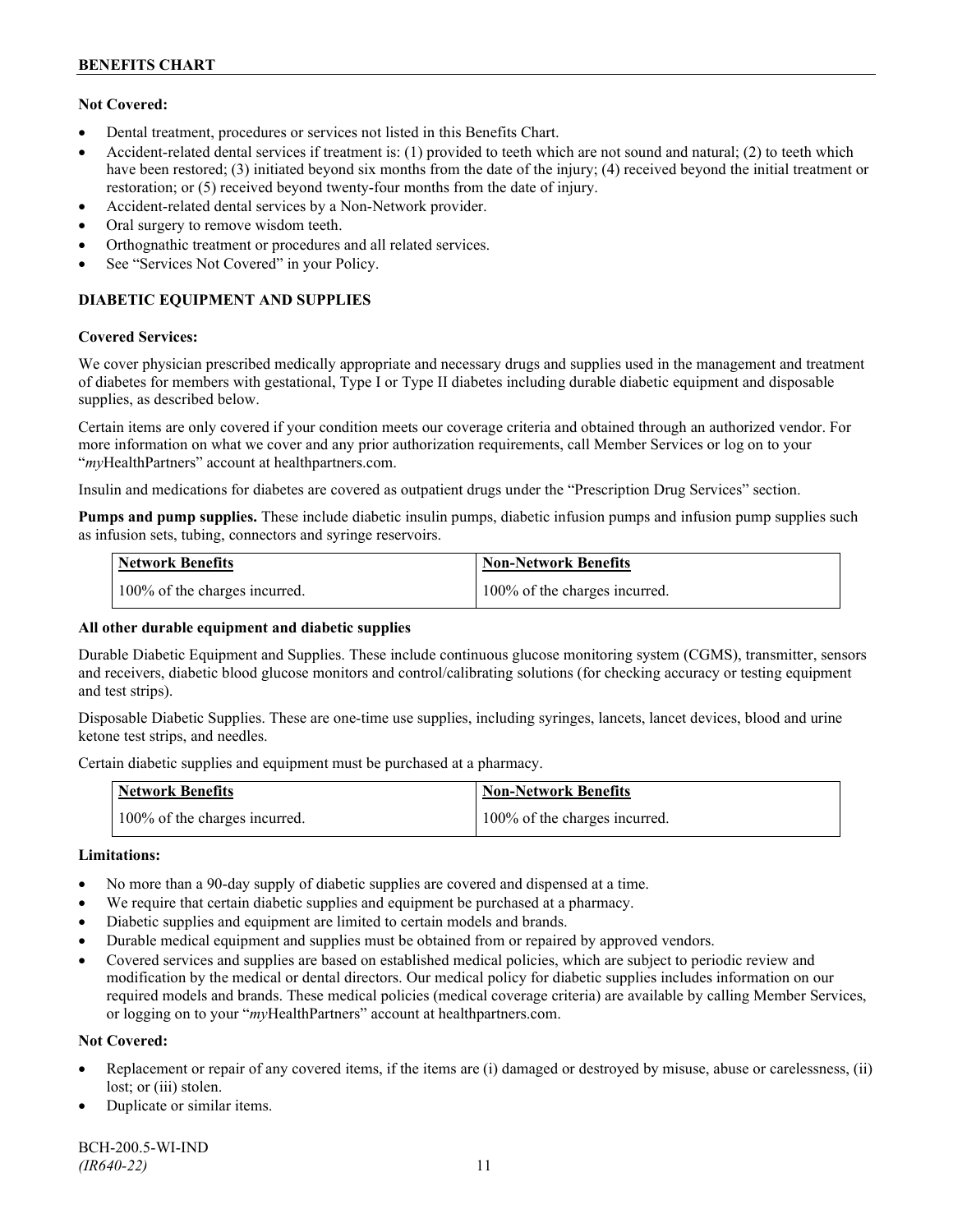- Labor and related charges for repair of any covered items which are more than the cost of replacement by an approved vendor.
- Batteries for monitors and equipment.
- Sales tax, mailing, delivery charges, service call charges.
- See "Services Not Covered" in your Policy.

## **DIAGNOSTIC IMAGING SERVICES**

#### **Covered Services:**

We cover diagnostic imaging, when ordered by a provider and provided in a clinic or outpatient hospital facility.

We cover services provided in a clinic or outpatient hospital facility. To see the benefit level for inpatient hospital or skilled nursing facility services, see benefits under Inpatient Hospital and Skilled Nursing Facility Services.

### **Outpatient magnetic resonance imaging (MRI) and computed tomography (CT)**

| <b>Network Benefits</b>       | <b>Non-Network Benefits</b>   |
|-------------------------------|-------------------------------|
| 100% of the charges incurred. | 100% of the charges incurred. |

#### **All other outpatient diagnostic imaging services**

#### **Services for illness or injury**

| <b>Network Benefits</b>       | <b>Non-Network Benefits</b>      |
|-------------------------------|----------------------------------|
| 100% of the charges incurred. | $100\%$ of the charges incurred. |

#### **Preventive services (MRI/CT procedures are not considered preventive)**

Diagnostic imaging services associated with preventive services are covered at the benefit level shown in the "Preventive Services" section of this Benefits Chart.

#### **Not Covered:**

See "Services Not Covered" in your Policy.

## **DURABLE MEDICAL EQUIPMENT, PROSTHETICS, ORTHOTICS AND SUPPLIES**

## **Covered Services:**

We cover equipment and services, as described below.

We cover durable medical equipment and services, prosthetics, orthotics, and supplies, subject to the limitations below, including certain disposable supplies, and enteral feedings.

We cover external hearing aids, cochlear implants, and related treatment prescribed by a physician or by a licensed audiologist for Insureds under 18 years of age who have hearing loss.

We also cover basic hearing aids for Insureds age 18 or older for the correction of a hearing impairment.

Osseointegrated or bone-anchored hearing aids are only covered for Insureds who have hearing loss that is not correctable by any other procedure.

Hearing aids are Limited to one basic, standard hearing aid for each ear every three years.

A basic hearing aid is defined as a hearing device that consists of a microphone, amplifier, volume control, battery and receiver. It does not include upgrades above and beyond the functionality of a basic hearing aid, including, but not Limited to, hearing improvements for group settings, background noise, Bluetooth/remote control functionality, or extended warranties. Charges for upgrades above the cost of a basic, standard hearing aid are not covered.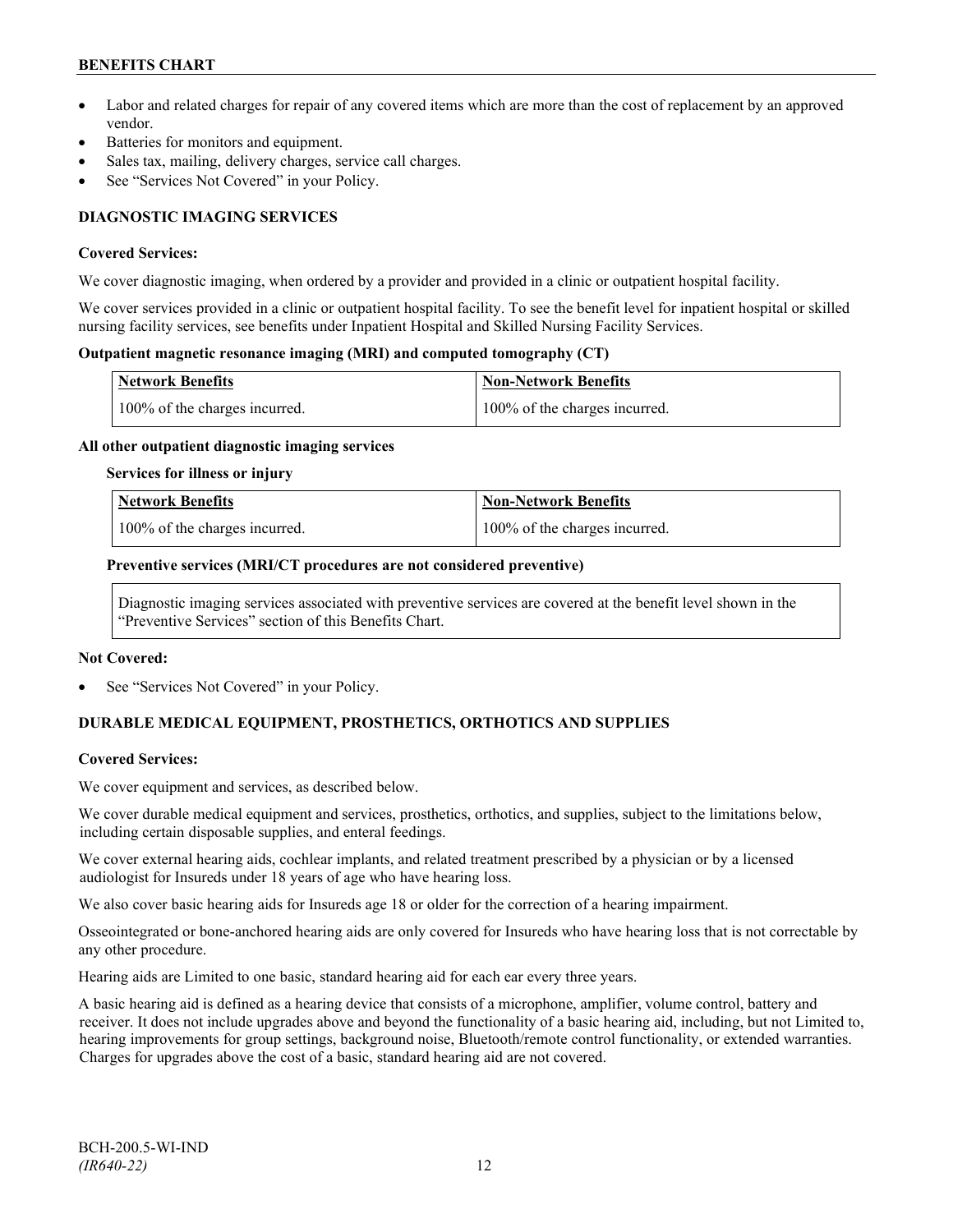Diabetic equipment and supplies are covered under the "Diabetic Equipment and Supplies" section.

| <b>Network Benefits</b>       | <b>Non-Network Benefits</b>   |
|-------------------------------|-------------------------------|
| 100% of the charges incurred. | 100% of the charges incurred. |

### **Special dietary treatment for phenylketonuria (PKU) if it meets our medical coverage criteria**

| <b>Network Benefits</b>       | <b>Non-Network Benefits</b>   |
|-------------------------------|-------------------------------|
| 100% of the charges incurred. | 100% of the charges incurred. |

#### **Oral amino acid based elemental formula if it meets our medical coverage criteria**

| Network Benefits              | Non-Network Benefits          |
|-------------------------------|-------------------------------|
| 100% of the charges incurred. | 100% of the charges incurred. |

#### **Limitations:**

Coverage of durable medical equipment is Limited by the following.

- Payment will not exceed the cost of an alternate piece of equipment or service that is effective and medically necessary.
- For prosthetic benefits, other than oral appliances for cleft lip and cleft palate, payment will not exceed the cost of an alternate piece of equipment or service that is effective, medically necessary and enables Insureds to conduct standard activities of daily living.
- We reserve the right to determine if an item will be approved for rental vs. purchase.
- We require that certain diabetic supplies and equipment be purchased at a pharmacy.
- Covered services and supplies are based on established medical policies which are subject to periodic review and modification by the medical directors. Our medical policy for diabetic supplies includes information on our required models and brands. These medical policies (medical coverage criteria) are available by calling Member Services, or logging on to your "*my*HealthPartners" account at [healthpartners.com.](http://www.healthpartners.com/)

## **Not Covered:**

Items which are not eligible for coverage include, but are not Limited to:

- Replacement or repair of any covered items, if the items are (i) damaged or destroyed by misuse, abuse or carelessness, (ii) lost; or (iii) stolen.
- Duplicate or similar items.
- Labor and related charges for repair of any covered items which are more than the cost of replacement by an approved vendor.
- Sales tax, mailing, delivery charges, service call charges.
- Items which are primarily educational in nature or for hygiene, vocation, comfort, convenience or recreation.
- Communication aids or devices: equipment to create, replace or augment communication abilities including, but not Limited to, speech processors, receivers, communication boards, or computer or electronic assisted communication.
- Implantable and osseointegrated or bone-anchored hearing aids and their fitting, except as specifically described in this Benefits Chart. This exclusion does not apply to cochlear implants.
- Eyeglasses, contact lenses and their fitting, measurement and adjustment, except as specifically described in this Benefits Chart.
- Hair prostheses (wigs).
- Household equipment which primarily has customary uses other than medical, such as, but not Limited to, exercise cycles, air purifiers, central or unit air conditioners, water purifiers, non-allergenic pillows, mattresses or waterbeds.
- Household fixtures including, but not Limited to, escalators or elevators, ramps, swimming pools and saunas.
- Modifications to the structure of the home including, but not Limited to, wiring, plumbing or charges for installation of equipment.
- Vehicle, car or van modifications including, but not Limited to, hand brakes, hydraulic lifts and car carrier.
- Rental equipment while owned equipment is being repaired by non-contracted vendors, beyond one month rental of medically necessary equipment.
- Other equipment and supplies, including, but not Limited to assistive devices, that we determine are not eligible for coverage.

BCH-200.5-WI-IND *(IR640-22)* 13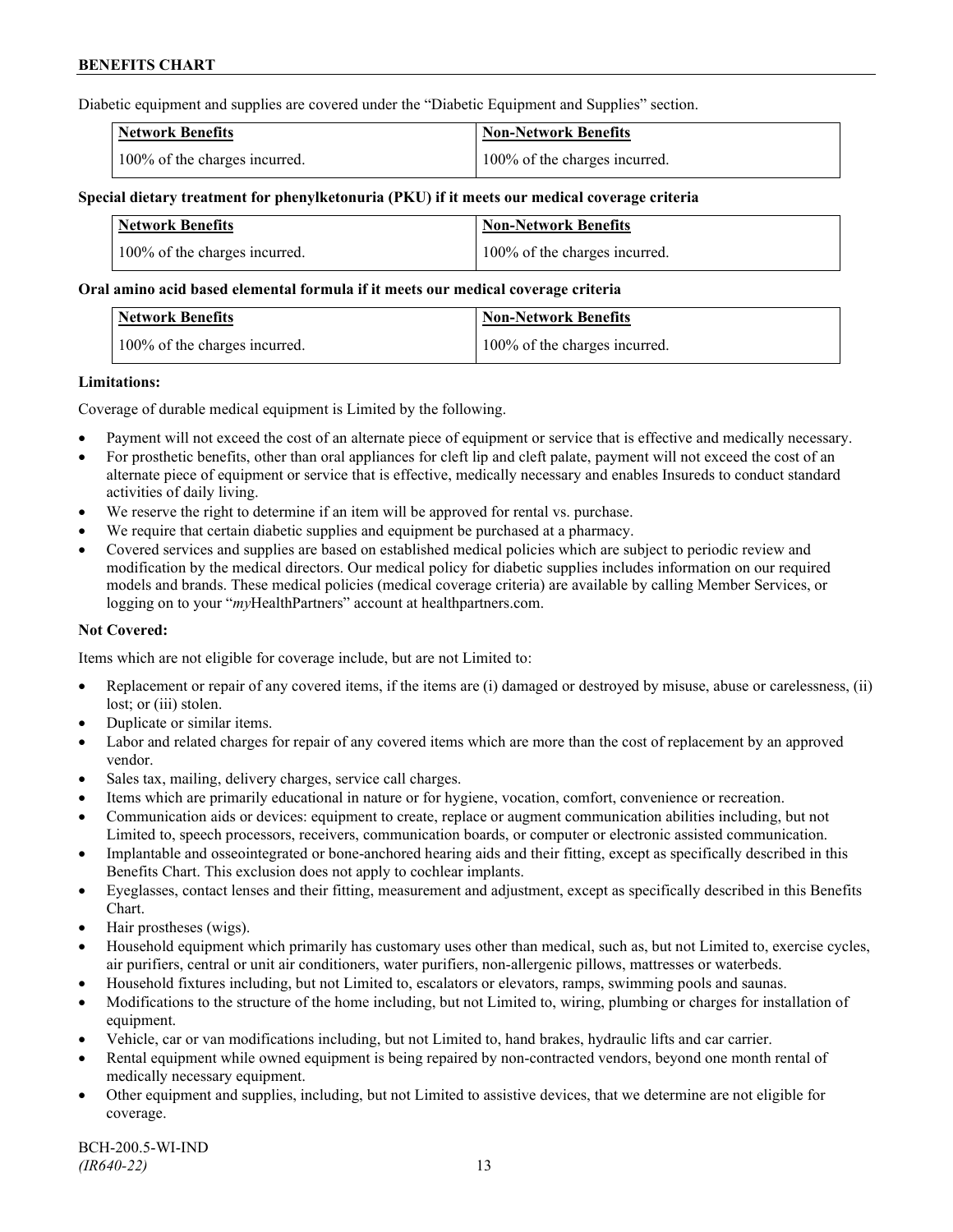See "Services Not Covered" in your Policy.

## **EMERGENCY AND URGENTLY NEEDED CARE SERVICES**

## **Covered Services:**

We cover services for emergency care and urgently needed care if the services are otherwise eligible for coverage under your Policy.

**Urgently needed care.** These are services to treat an unforeseen illness or injury that:

- are required in order to prevent a serious deterioration in your health, and
- cannot be delayed until the next available clinic or office hours.

| <b>Network Benefits</b>       | <b>Non-Network Benefits</b>   |
|-------------------------------|-------------------------------|
| 100% of the charges incurred. | 100% of the charges incurred. |

**Emergency care.** These are services to treat:

- the sudden, unexpected onset of illness or injury which, if left untreated or unattended until the next available clinic or office hours, would result in hospitalization, or
- a condition requiring professional health services immediately necessary to preserve life or stabilize health.

Emergency care includes emergency services as defined in Division BB, Title I, Section 102 of the Consolidated Appropriations Act of 2021.

When reviewing claims for coverage of emergency services, our medical director will take into consideration a reasonable layperson's belief that the circumstances required immediate medical care that could not wait until the next working day or next available clinic appointment.

## **Emergency care in a hospital emergency room, including professional services of a physician**

| Network Benefits              | Non-Network Benefits  |
|-------------------------------|-----------------------|
| 100% of the charges incurred. | See Network Benefits. |

## **Inpatient emergency care in a hospital**

| <b>Network Benefits</b>       | <b>Non-Network Benefits</b> |
|-------------------------------|-----------------------------|
| 100% of the charges incurred. | See Network Benefits.       |

## **Not Covered:**

See "Services Not Covered" in your Policy.

## **GENE THERAPY**

## **Covered Services:**

We cover gene therapy treatment that meets our current medical coverage criteria.

| <b>Network Benefits</b>                                                                                                                                                                                 | <b>Non-Network Benefits</b> |
|---------------------------------------------------------------------------------------------------------------------------------------------------------------------------------------------------------|-----------------------------|
| Coverage level is same as corresponding Network<br>Benefit, depending on type of service provided, such as<br>Office Visits for Illness or Injury, Inpatient or<br><b>Outpatient Hospital Services.</b> | No coverage.                |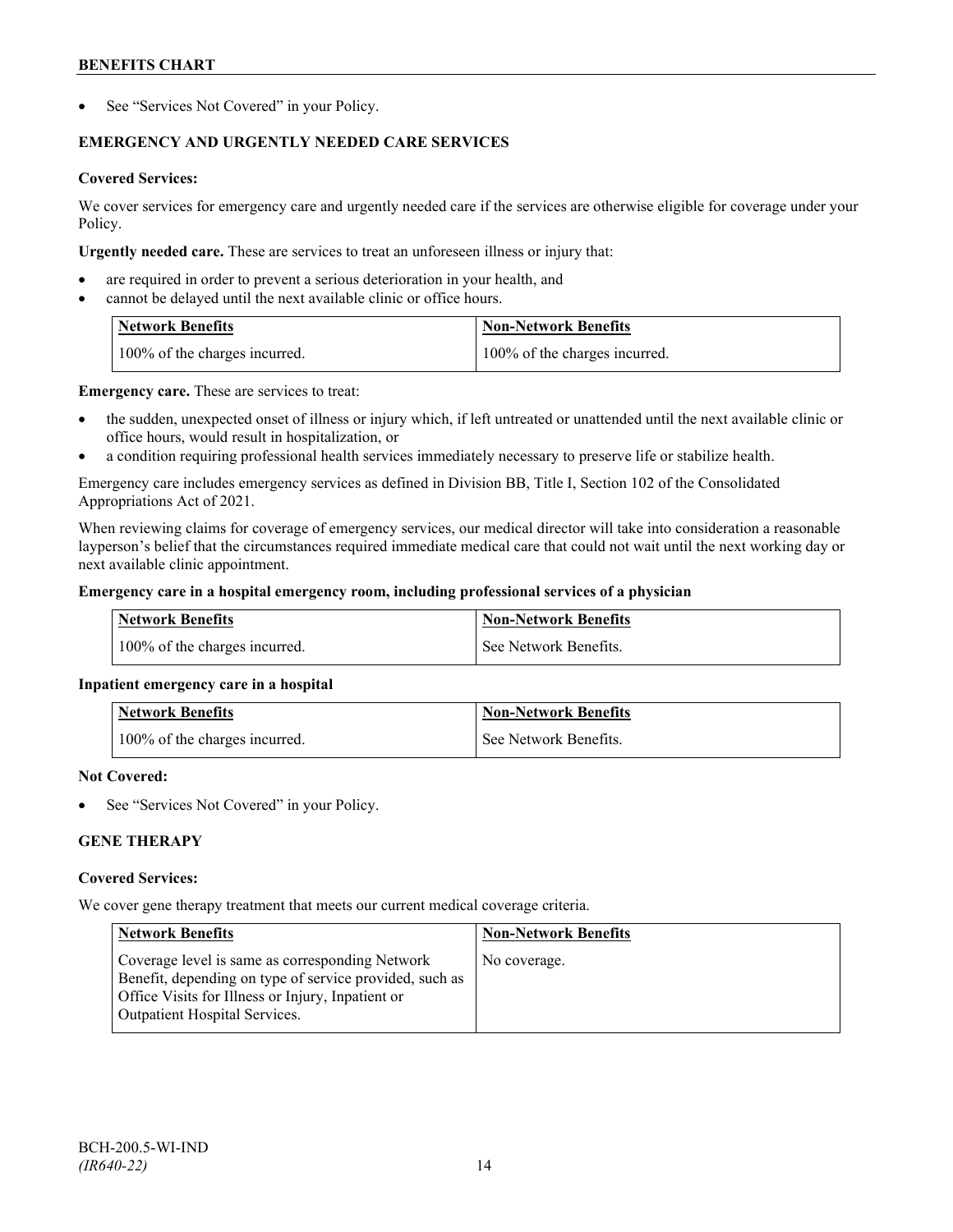## **Limitations:**

- Gene therapy must be provided by a designated provider.
- Specific types of gene therapy are Limited to therapies and conditions specified in our medical coverage criteria.

## **Not Covered:**

See "Services Not Covered" in your Policy.

## **HEALTH EDUCATION**

## **Covered Services:**

We cover education for preventive services and education for the management of chronic health problems (such as diabetes).

| <b>Network Benefits</b>       | <b>Non-Network Benefits</b>   |
|-------------------------------|-------------------------------|
| 100% of the charges incurred. | 100% of the charges incurred. |

## **Not Covered:**

See "Services Not Covered" in your Policy.

## **HOME-BASED COMPREHENSIVE HEALTH RISK ASSESSMENT**

#### **Covered Services:**

If you meet our criteria for coverage, you may qualify for our home-based comprehensive health risk assessment program. The program covers a health assessment with a designated nurse practitioner.

| <b>Network Benefits</b>       | <b>Non-Network Benefits</b> |
|-------------------------------|-----------------------------|
| 100% of the charges incurred. | No coverage.                |

## **Not Covered:**

See "Services Not Covered" in your Policy.

## **HOME HEALTH SERVICES**

## **Covered Services:**

We cover skilled nursing services, physical therapy, occupational therapy, speech therapy, respiratory therapy and other therapeutic services, non-routine prenatal and routine postnatal well child visits (as described in our medical coverage criteria), phototherapy services for newborns, home health aide services and other eligible home health services when provided in your home, if you are homebound (i.e., unable to leave home without considerable effort due to a medical condition). Lack of transportation does not constitute homebound status. For phototherapy services for newborns and high risk prenatal services, supplies and equipment are included.

We cover total parenteral nutrition/intravenous ("TPN/IV") therapy, equipment, supplies and drugs in connection with IV therapy. IV line care kits are covered under Durable Medical Equipment.

We cover palliative care benefits. Palliative care includes symptom management, education and establishing goals of care. We waive the requirement that you be homebound for a Limited number of home visits for palliative care (as shown in this Benefits Chart), if you have a life-threatening, non-curable condition which has a prognosis of survival of two years or less. Additional palliative care visits are eligible under the home health services benefit if you are homebound and meet all other requirements defined in this section.

You do not need to be homebound to receive total parenteral nutrition/intravenous ("TPN/IV") therapy.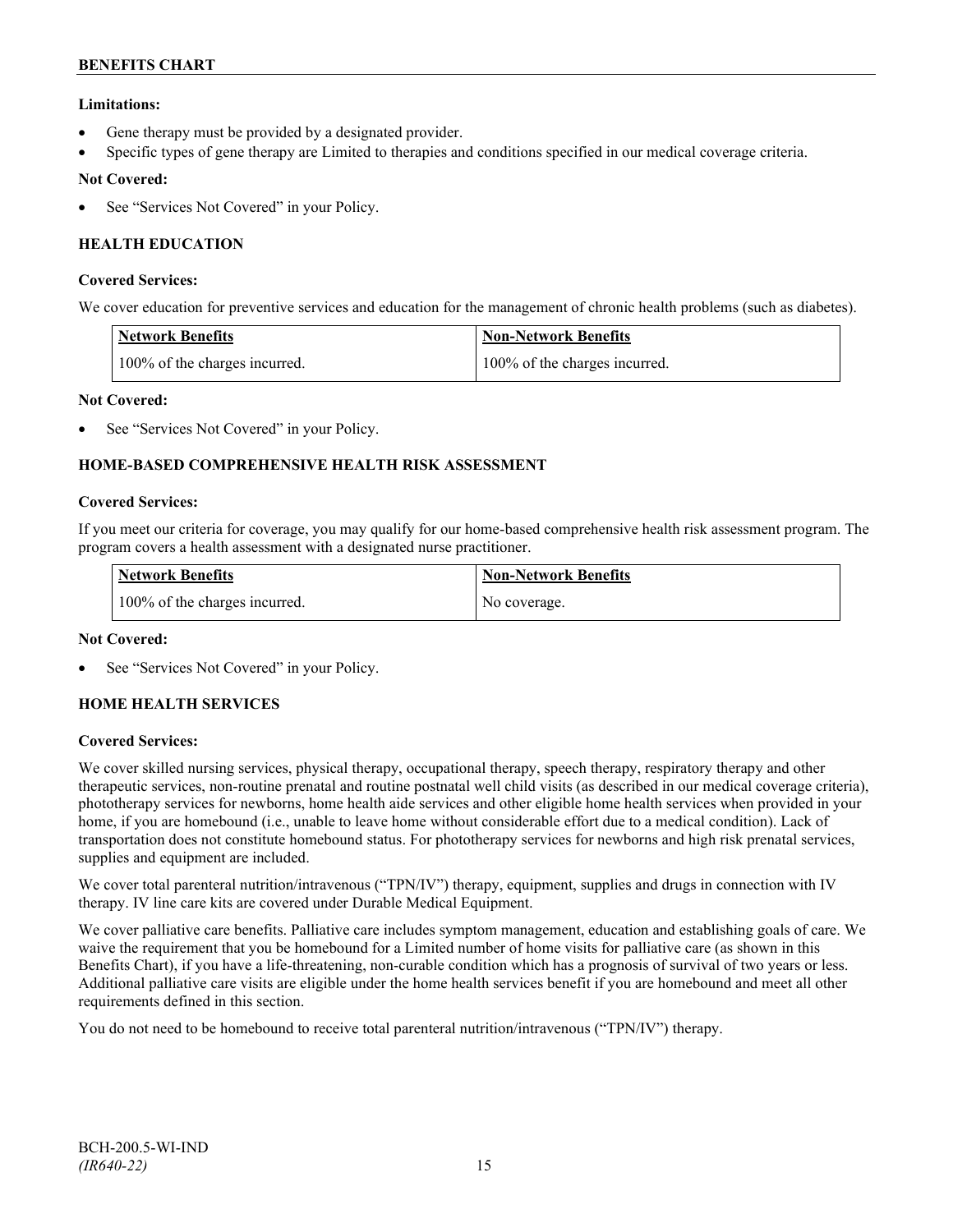Home health services are eligible and covered only when:

- medically necessary; and
- provided as rehabilitative care, terminal care or maternity care; and
- ordered by a physician, and included in the written home care plan.

## **Physical therapy, occupational therapy, speech therapy, respiratory therapy, home health aide services and palliative care**

| Network Benefits              | <b>Non-Network Benefits</b> |
|-------------------------------|-----------------------------|
| 100% of the charges incurred. | No coverage.                |

#### **TPN/IV therapy, skilled nursing services, non-routine prenatal/postnatal services and phototherapy**

| Network Benefits              | Non-Network Benefits |
|-------------------------------|----------------------|
| 100% of the charges incurred. | No coverage.         |

Each 24-hour visit (or shifts up to 24-hour visits) equals one visit and counts toward the Maximum visits for all other services shown below. Any visit that lasts less than 24 hours regardless of the length of the visit, will count as one visit toward the Maximum visits for all other services shown below. All visits must be medically necessary and benefit eligible.

#### **Routine postnatal well child visits**

| <b>Network Benefits</b>       | Non-Network Benefits          |
|-------------------------------|-------------------------------|
| 100% of the charges incurred. | 100% of the charges incurred. |

#### **Maximum visits for palliative care:**

If you are eligible to receive palliative care in the home and you are not homebound, there is a maximum of 12 visits per calendar year.

#### **Maximum visits for all services other than palliative care:**

| Network Benefits             | <b>Non-Network Benefits</b> |
|------------------------------|-----------------------------|
| 60 visits per calendar year. | No coverage.                |

The routine postnatal well child visits do not count toward the visit limit.

## **Limitations:**

- Home health services are not provided as a substitute for a primary caregiver in the home or as relief (respite) for a primary caregiver in the home. We will not reimburse family members or residents in your home for the above services.
- A service shall not be considered a skilled nursing service merely because it is performed by, or under the direct supervision of, a licensed nurse. Where a service (such as tracheotomy suctioning or ventilator monitoring) or like services, can be safely and effectively performed by a non-medical person (or self-administered), without the direct supervision of, a licensed nurse, the service shall not be regarded as a skilled nursing service, whether or not a skilled nurse actually provides the service. The unavailability of a competent person to provide a non-skilled service shall not make it a skilled service when a skilled nurse provides it. Only the skilled nursing component of so-called "blended" services (i.e. services which include skilled and non-skilled components) are covered under this Benefits Chart.

## **Not Covered:**

- Home Health Services by a Non-Network provider.
- Financial or legal counseling services.
- Housekeeping or meal services in your home.
- Private duty nursing services.
- Services provided by a family member or enrollee, or a resident in the enrollee's home.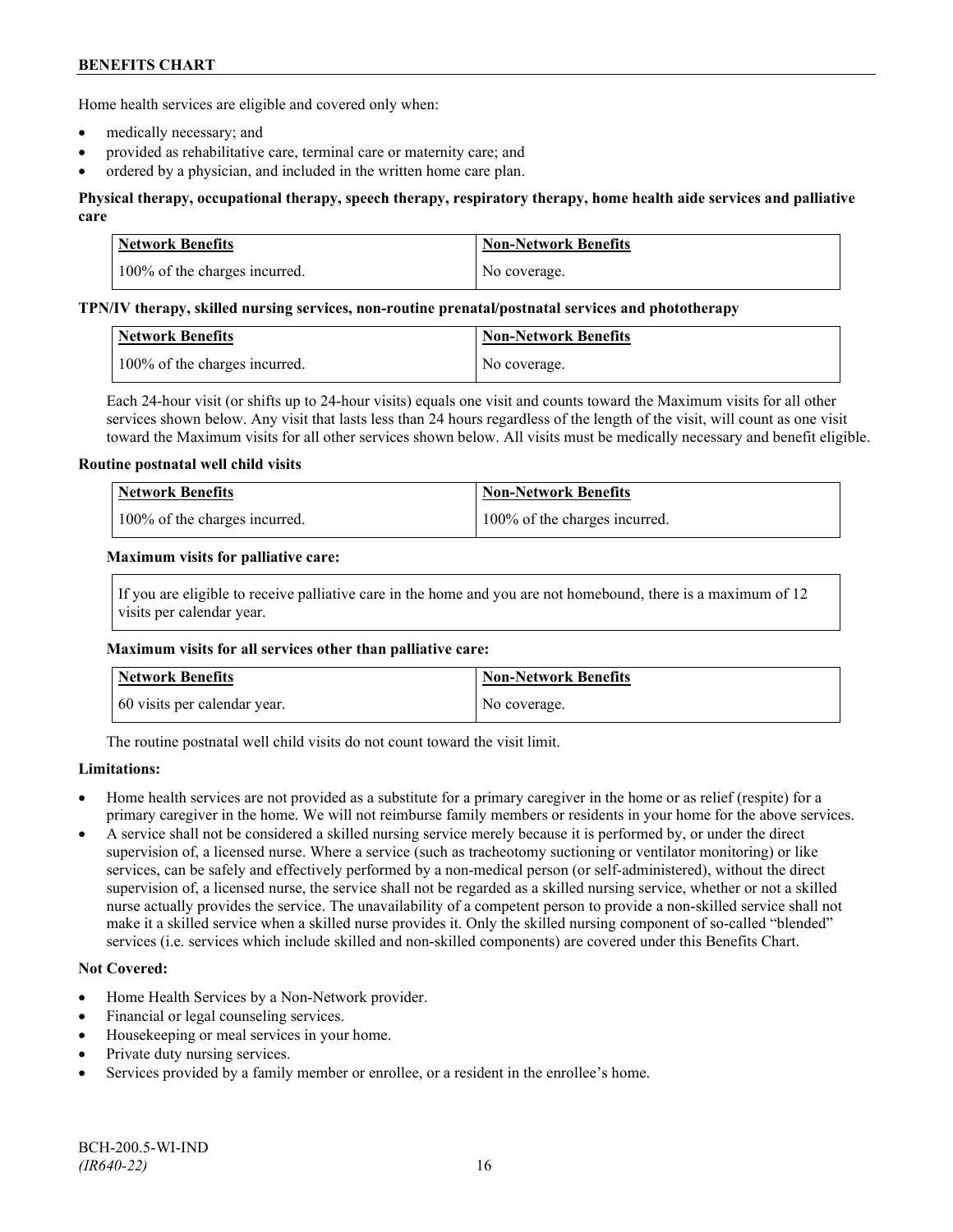- Vocational rehabilitation and recreational or educational therapy. Recreation therapy is therapy provided solely for the purpose of recreation, including, but not Limited to: (a) requests for physical therapy or occupational therapy to improve athletic ability, and (b) braces or guards to prevent sports injuries.
- See "Services Not Covered" in your Policy.

## **HOME HOSPICE SERVICES**

### **Applicable Definitions:**

**Part-time.** This is up to two hours of service per day, more than two hours is considered continuous care.

**Continuous Care.** This is from two to twelve hours of service per day provided by a registered nurse, licensed practical nurse, or home health aide, during a period of crisis in order to maintain a terminally ill patient at home.

**Appropriate Facility.** This is a nursing home, hospice residence, or other inpatient facility.

**Custodial Care Related to Hospice Services.** This means providing assistance in the activities of daily living and the care needed by a terminally ill patient which can be provided by primary caregiver (i.e., family member or friend) who is responsible for the patient's home care.

## **Covered Services:**

**Home hospice program:** We cover the services described below if you are terminally ill and accepted as a home hospice program participant. You must meet the eligibility requirements of the program, and elect to receive services through the home hospice program. The services will be provided in your home, with inpatient care available when medically necessary as described below. If you elect to receive hospice services, you do so in lieu of curative treatment for your terminal illness for the period you are enrolled in the home hospice program.

**Eligibility:** In order to be eligible to be enrolled in the home hospice program, you must: (1) be a terminally ill patient (prognosis of six months or less); (2) have chosen a palliative treatment focus (i.e., emphasizing comfort and supportive services rather than treatment attempting to cure the disease or condition); and (3) continue to meet the terminally ill prognosis as reviewed by our medical director or his or her designee over the course of care. You may withdraw from the home hospice program at any time.

**Eligible services:** Hospice services include the following services provided in accordance with an approved hospice treatment plan:

- Home Health Services:
	- o Part-time care provided in your home by an interdisciplinary hospice team (which may include a physician, nurse, social worker, and spiritual counselor) and medically necessary home health services are covered.
	- o One or more periods of continuous care in your home or in a setting which provides day care for pain or symptom management, when medically necessary, will be covered.
- Inpatient Services: We cover medically necessary inpatient services.
- Other Services:
	- o Respite care is covered for care in your home or in an appropriate facility, to give your primary caregivers (i.e., family members or friends) rest and/or relief when necessary in order to maintain a terminally ill patient at home*.*
	- o Medically necessary medications for pain and symptom management.
	- o Semi-electric hospital beds and other durable medical equipment are covered.
	- o Emergency and non-emergency care is covered.

| Network Benefits              | <b>Non-Network Benefits</b> |
|-------------------------------|-----------------------------|
| 100% of the charges incurred. | No coverage.                |

Respite care is Limited to 5 days per episode, and respite care and continuous care combined are Limited to 30 days.

## **Not Covered:**

- Home Hospice Services by a Non-Network provider.
- Financial or legal counseling services.
- Housekeeping or meal services in your home.
- Custodial or maintenance care related to hospice services, whether provided in the home or in a nursing home.
- Any service not specifically described as covered services under this home hospice services benefits.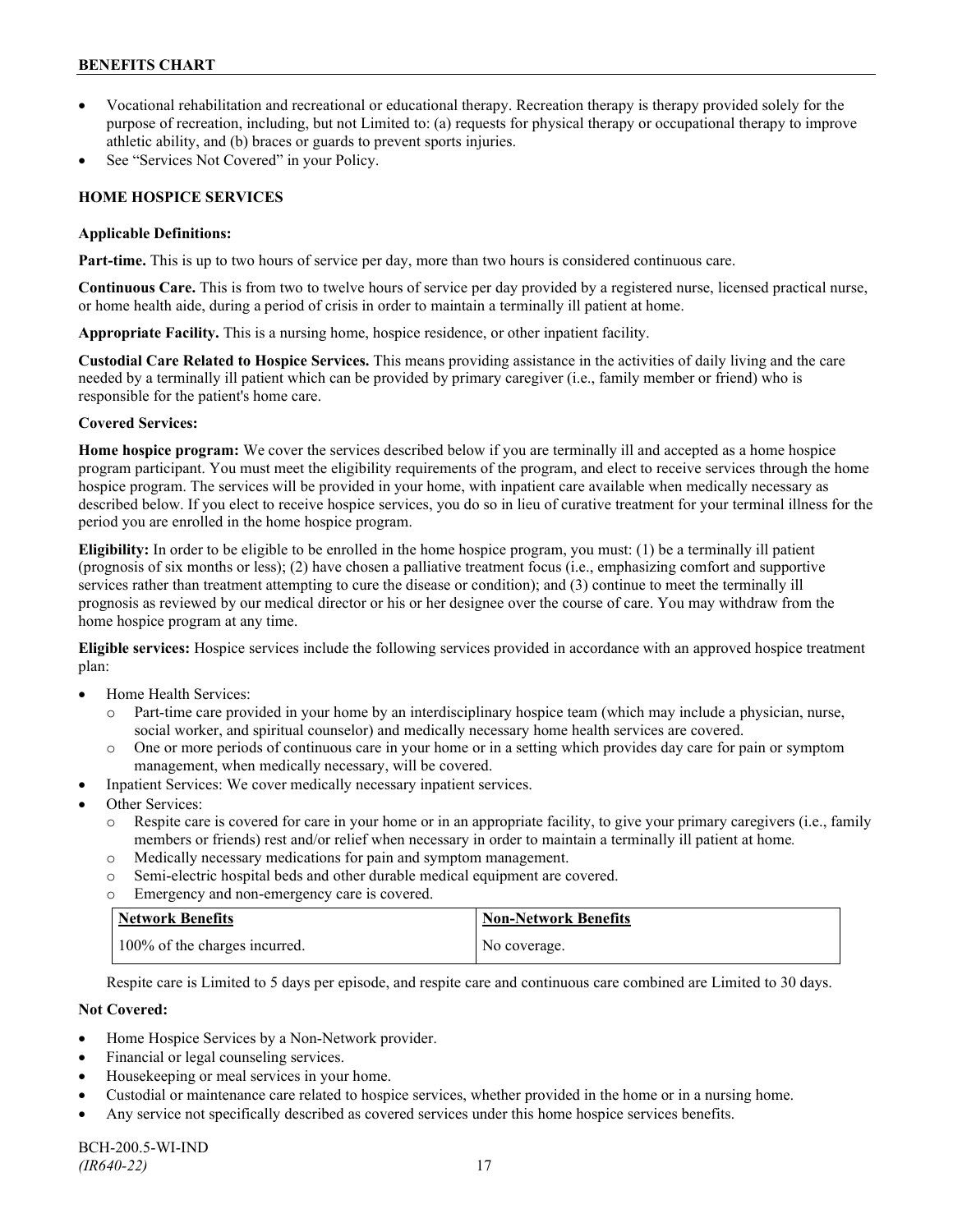- Any services provided by members of your family or residents in your home.
- See "Services Not Covered" in your Policy.

### **HOSPITAL AND SKILLED NURSING FACILITY SERVICES**

### **Covered Services:**

We cover services as described below.

#### **Medical or surgical hospital services**

**Inpatient hospital services:** We cover the following medical or surgical services, for the treatment of acute illness or injury, which require the level of care only provided in an acute care facility. These services must be authorized by a physician.

Inpatient hospital services include: room and board; the use of operating or maternity delivery rooms; intensive care facilities; newborn nursery facilities; general nursing care, anesthesia, laboratory and diagnostic imaging services, radiation therapy, physical therapy, prescription drugs or other medications administered during treatment, blood and blood products (unless replaced), and blood derivatives, and other diagnostic or treatment related hospital services; physician and other professional medical and surgical services provided while in the hospital, including gender confirmation surgery that meets medical coverage criteria.

We cover, following a vaginal delivery, a minimum of 48 hours of inpatient care for the mother and newborn child. We cover, following a caesarean section delivery, a minimum of 96 hours of inpatient care for the mother and newborn child.

Health insurance issuers generally may not, under Federal law, restrict benefits for any hospital length of stay in connection with childbirth for the mother of newborn child to less than 48 hours following a vaginal delivery, or less than 96 hours following a caesarean section. However, Federal law generally does not prohibit the mother's or newborn's attending provider, after consulting with the mother, from discharging the mother or her newborn earlier than 48 hours (or 96 hours as applicable). In any case plans and issuers may not, under Federal law, require that a provider obtain authorization from the plan or the insurance issuer for prescribing a length of stay not in excess of 48 hours (or 96 hours).

| Network Benefits              | Non-Network Benefits          |
|-------------------------------|-------------------------------|
| 100% of the charges incurred. | 100% of the charges incurred. |

Each Insured's admission or confinement, including that of a newborn child, is separate and distinct from the admission or confinement of any other Insured.

**Outpatient hospital, ambulatory care or surgical facility services:** We cover the following medical and surgical services, for diagnosis or treatment of illness or injury on an outpatient basis. These services must be authorized by a physician.

Outpatient services include: use of operating rooms, maternity delivery rooms or other outpatient departments, rooms or facilities; and the following outpatient services: general nursing care, anesthesia, laboratory and diagnostic imaging services, radiation therapy, physical therapy, drugs administered during treatment, blood and blood products (unless replaced), and blood derivatives, and other diagnostic or treatment related outpatient services; physician and other professional medical and surgical services provided while an outpatient, including colonoscopies, and gender confirmation surgery that meets medical coverage criteria.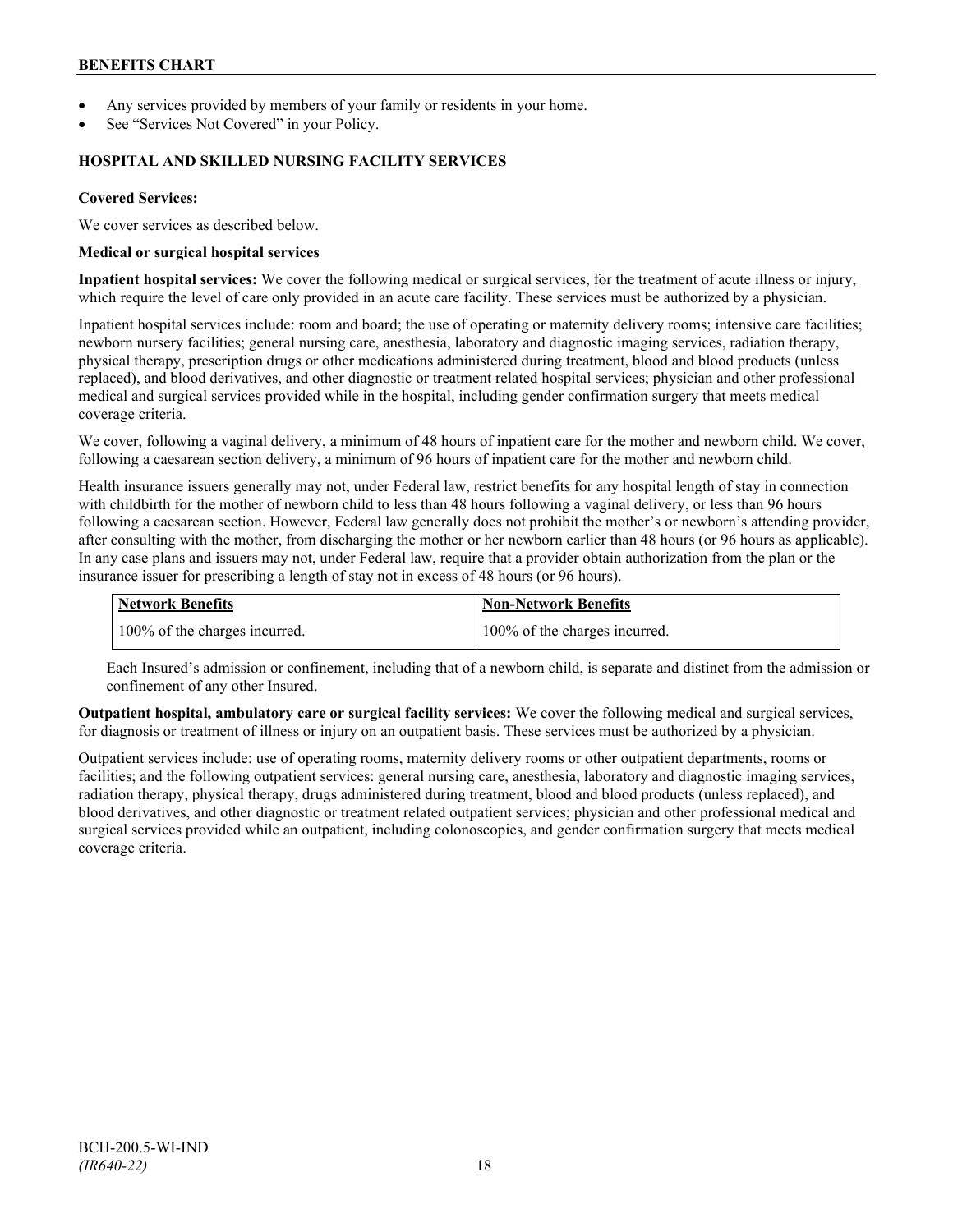To see the benefit level for diagnostic imaging services, laboratory services and physical therapy, see benefits under Diagnostic Imaging Services, Laboratory Services and Physical Therapy in this Benefits Chart.

| <b>Network Benefits</b>       | <b>Non-Network Benefits</b>   |
|-------------------------------|-------------------------------|
| 100% of the charges incurred. | 100% of the charges incurred. |

**Skilled nursing facility care:** We cover room and board, daily skilled nursing and related ancillary services for post-acute treatment and rehabilitative care of illness or injury that meets medical coverage criteria.

| Network Benefits                             | <b>Non-Network Benefits</b>                  |
|----------------------------------------------|----------------------------------------------|
| 100% of the charges incurred.                | 100% of the charges incurred.                |
| Limited to a 30 day maximum per confinement. | Limited to a 30 day maximum per confinement. |

Each day of services provided under the Network Benefits and Non-Network Benefits, combined, applies toward the maximum shown above.

#### **Not Covered:**

- Services for items for personal convenience, such as television rental, are not covered.
- See "Services Not Covered" in your Policy.

## **INFERTILITY DIAGNOSIS**

#### **Covered Services:**

We cover the diagnosis of infertility. These services include diagnostic procedures and tests provided in connection with an infertility evaluation, office visits and consultations to diagnose infertility.

| <b>Network Benefits</b>       | <b>Non-Network Benefits</b>   |
|-------------------------------|-------------------------------|
| 100% of the charges incurred. | 100% of the charges incurred. |

Coverage is Limited to office visits and consultations to diagnose infertility. Treatment is not covered.

#### **Not Covered:**

- Infertility/fertility treatment, including, but not limited to, office visits, laboratory services, diagnostic imaging services, and fertility drugs, reversal of sterilization, and sperm, ova or embryo acquisition, retrieval or storage; however, we do cover office visits and consultations to diagnose infertility.
- Services related to the establishment of surrogate pregnancy and fees for a surrogate. However, pregnancy and maternity services are covered for an Insured under this Benefits Chart, including a surrogate pregnancy.
- See "Services Not Covered" in your Policy.

## **LABORATORY SERVICES**

#### **Covered Services:**

We cover laboratory tests when ordered by a provider and provided in a clinic or outpatient hospital facility. This includes blood tests to detect lead exposure in children between the ages of 6 months and 72 months.

To see the benefit level for inpatient hospital or skilled nursing facility services, see benefits under Inpatient Hospital and Skilled Nursing Facility Services in this Benefits Chart.

**Prostate-specific antigen (PSA) testing.** We cover prostate cancer screening for men 40 years of age or over who are symptomatic or in a high-risk category and for all men 50 years of age or older.

| <b>Network Benefits</b>       | <b>Non-Network Benefits</b>   |
|-------------------------------|-------------------------------|
| 100% of the charges incurred. | 100% of the charges incurred. |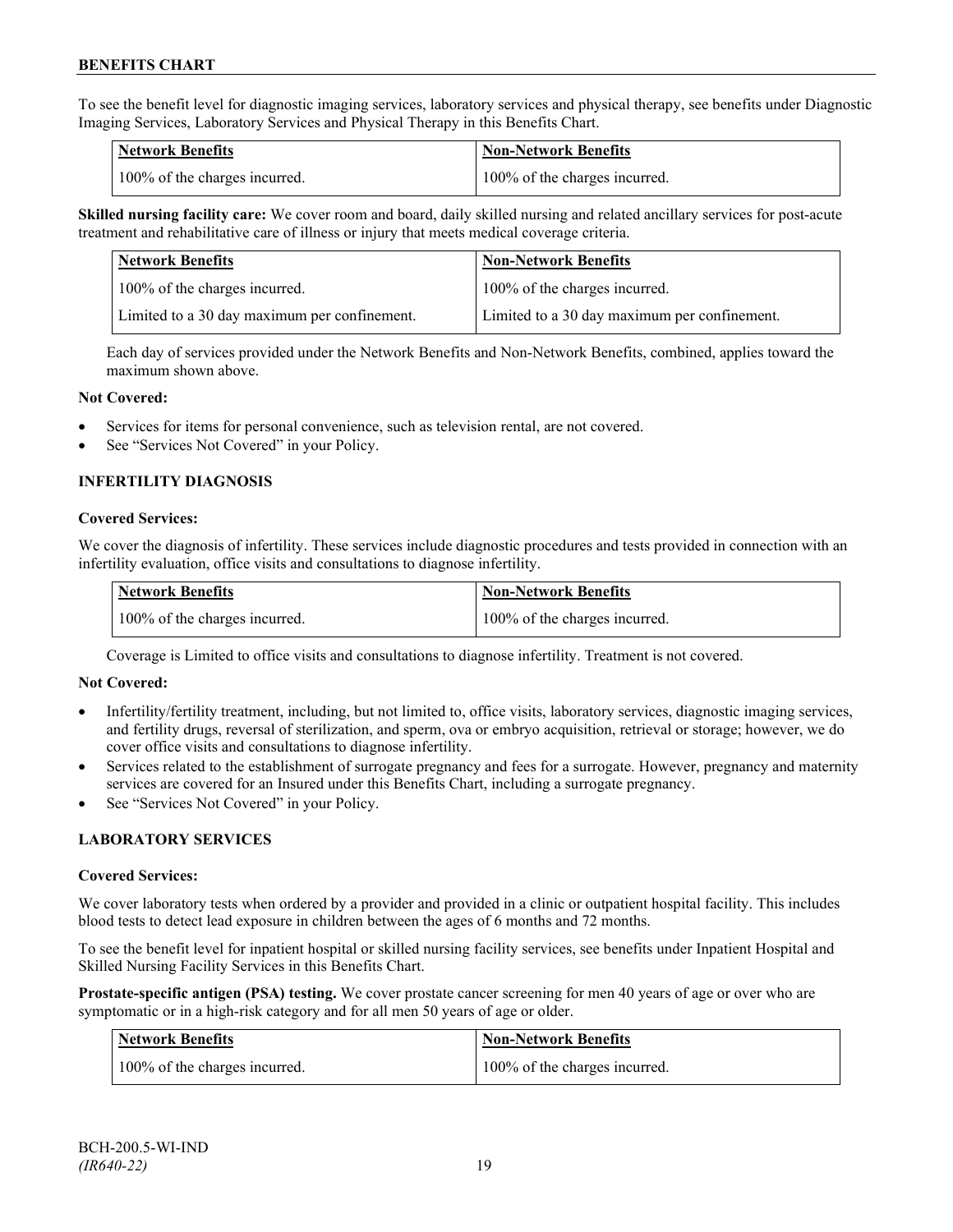### **All other laboratory services**

**Services for illness or injury**

| Network Benefits              | Non-Network Benefits          |
|-------------------------------|-------------------------------|
| 100% of the charges incurred. | 100% of the charges incurred. |

#### **Preventive services**

Laboratory services associated with preventive services are covered at the benefit level shown in the "Preventive Services" section of this Benefits Chart.

### **Not Covered:**

See "Services Not Covered" in your Policy.

## **MASTECTOMY RECONSTRUCTION BENEFIT**

## **Covered Services:**

We cover reconstruction of the breast on which the mastectomy has been performed; surgery and reconstruction of the other breast to produce symmetrical appearance, and prostheses and physical complications of all stages of mastectomy, including lymphedemas.

| <b>Network Benefits</b>                               | <b>Non-Network Benefits</b>                           |
|-------------------------------------------------------|-------------------------------------------------------|
| Coverage level is same as corresponding Network       | Coverage level is same as corresponding Non-Network   |
| Benefits, depending on type of service provided, such | Benefits, depending on type of service provided, such |
| as Office Visits for Illness or Injury, Inpatient or  | as Office Visits for Illness or Injury, Inpatient or  |
| Outpatient Hospital Services.                         | Outpatient Hospital Services.                         |

#### **Not Covered:**

See "Services Not Covered" in your Policy.

## **MEDICATION THERAPY DISEASE MANAGEMENT PROGRAM**

## **Covered Services:**

If you meet our criteria for coverage, you may qualify for our Medication Therapy Disease Management Program.

The program covers consultations with a designated Network pharmacist.

Covered services are based on established medical policies, which are subject to periodic review and modification by the medical directors. These medical policies (medical coverage criteria) are available by calling Member Services, or logging on to your "*my*HealthPartners" account at [healthpartners.com.](http://www.healthpartners.com/)

| <b>Network Benefits</b>       | <b>Non-Network Benefits</b> |
|-------------------------------|-----------------------------|
| 100% of the charges incurred. | No coverage.                |

## **Not Covered:**

See "Services Not Covered" in your Policy.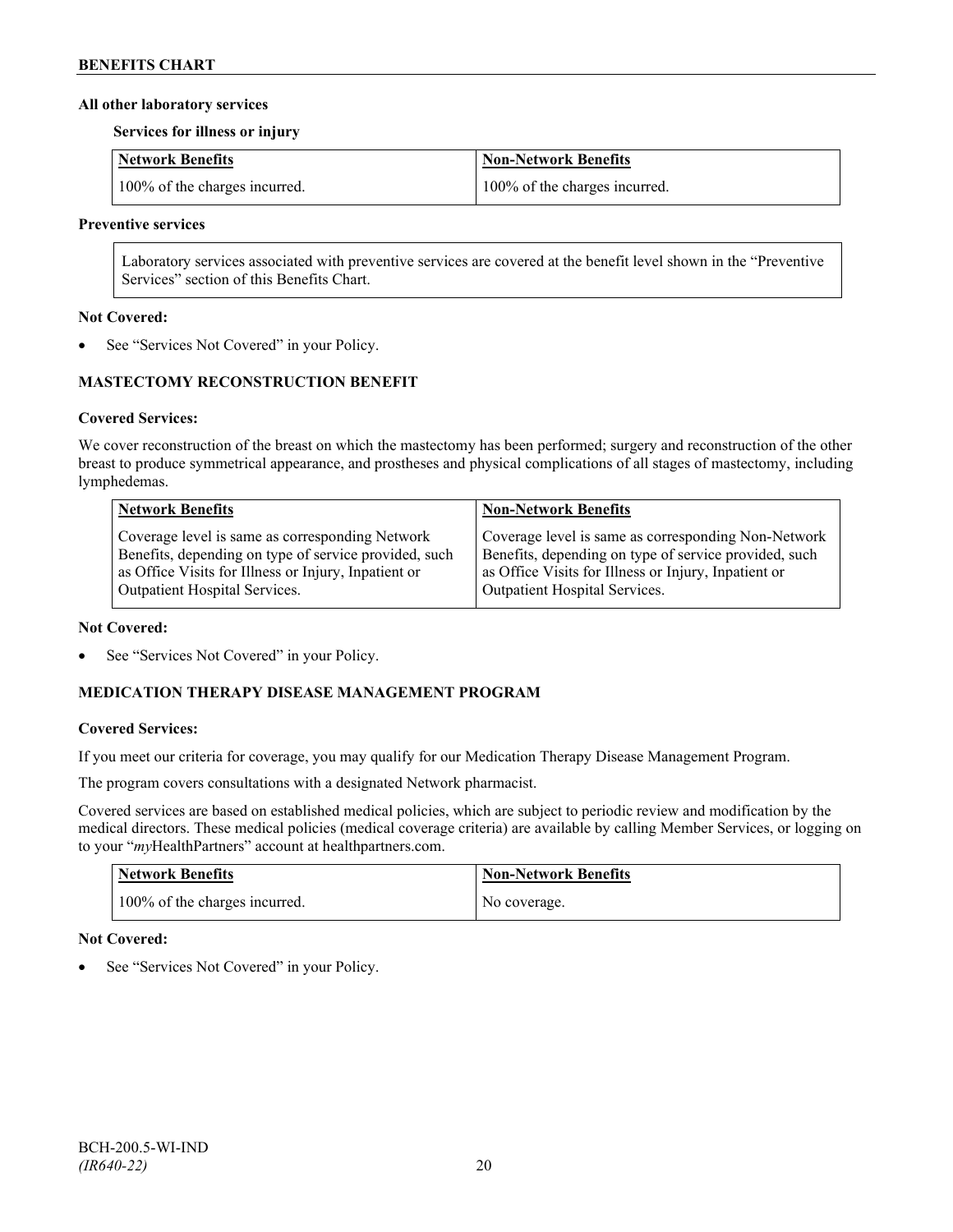## **OFFICE VISITS FOR ILLNESS OR INJURY**

#### **Covered Services:**

We cover the following when medically necessary: professional medical and surgical services and related supplies, including biofeedback, of physicians and other health care providers; blood and blood products (unless replaced) and blood derivatives.

We cover diagnosis and treatment of illness or injury to the eyes. Where contact or eye glass lenses are prescribed as medically necessary for the post-operative treatment of cataracts or for the treatment of aphakia, acute or chronic corneal pathology or keratoconus, we cover the initial evaluation, lenses and fitting. Insureds must pay for lens replacement beyond the initial pair.

Services received via video, e-visit or telephone are covered under the "Telehealth/Telemedicine Services" section.

#### **Office visits**

| <b>Network Benefits</b>       | <b>Non-Network Benefits</b>   |
|-------------------------------|-------------------------------|
| 100% of the charges incurred. | 100% of the charges incurred. |

### **Convenience clinics**

| <b>Network Benefits</b>       | <b>Non-Network Benefits</b>   |
|-------------------------------|-------------------------------|
| 100% of the charges incurred. | 100% of the charges incurred. |

#### **Injections administered in a physician's office, other than immunizations**

#### **Allergy injections**

| <b>Network Benefits</b>       | Non-Network Benefits          |
|-------------------------------|-------------------------------|
| 100% of the charges incurred. | 100% of the charges incurred. |

#### **All other injections**

| <b>Network Benefits</b>       | <b>Non-Network Benefits</b>   |
|-------------------------------|-------------------------------|
| 100% of the charges incurred. | 100% of the charges incurred. |

## **Not Covered:**

- Court ordered treatment, except as described in this Benefits Chart. Any resulting court ordered treatment for mental health services will be subject to the Policy's requirement for medical necessity.
- See "Services Not Covered" in your Policy.

## **PEDIATRIC EYEWEAR**

#### **Covered Services:**

We cover pediatric eyewear for children.

Routine eye exams are covered under the "Preventive Services" section.

| <b>Network Benefits</b>       | <b>Non-Network Benefits</b> |
|-------------------------------|-----------------------------|
| 100% of the charges incurred. | No coverage.                |

#### **Limitations:**

- Coverage under this provision will continue until the end of the month in which the child turns 19.
- Limited to one of the following per calendar year:
	- o one pair of eyeglasses including one set of prescription lenses, frames from the designated eyewear collection, and anti scratch coating; or
	- o one pair of non-disposable contact lenses; or
	- o a one year supply of disposable contact lenses.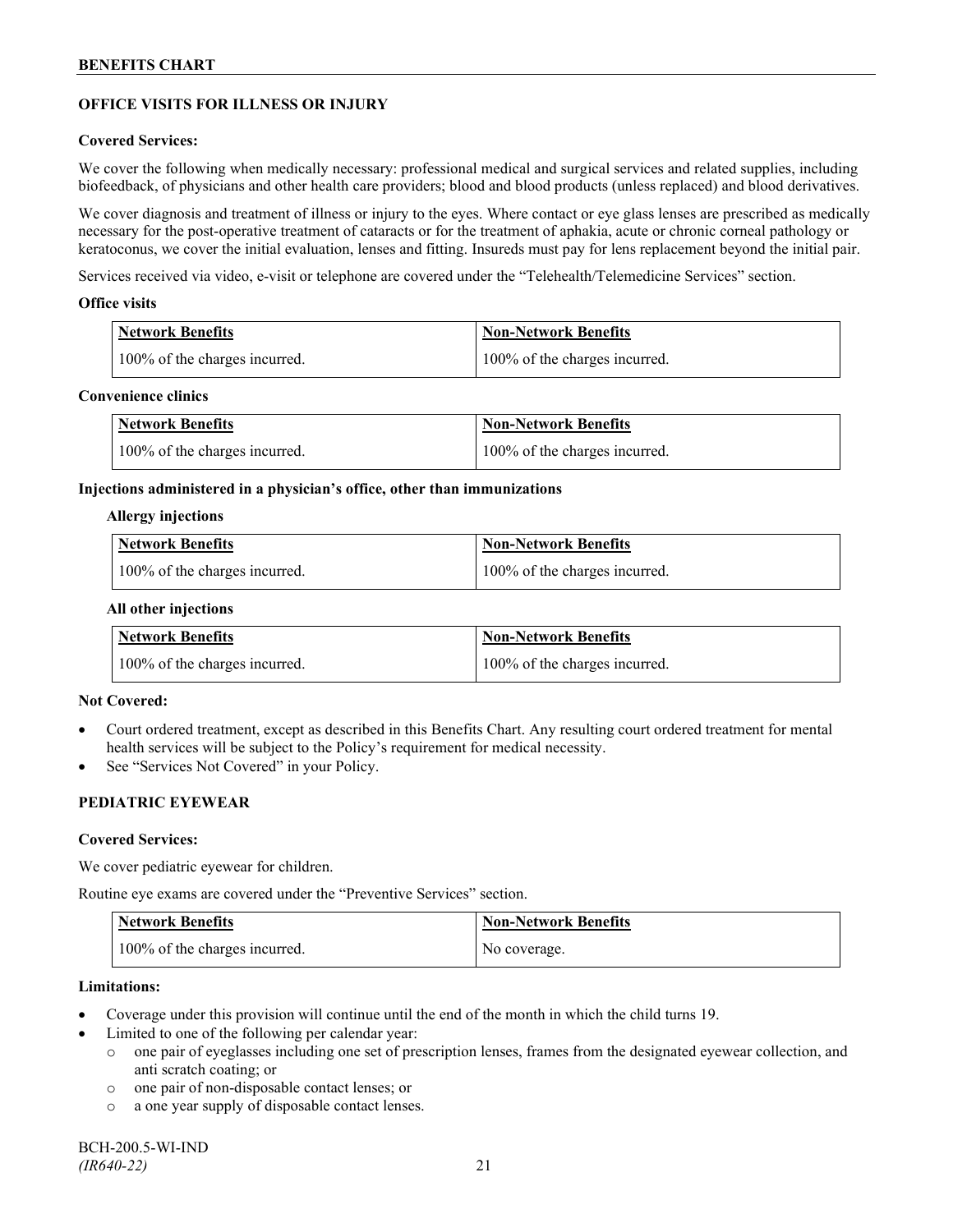Contact lens fittings are limited to two per calendar year.

## **Not Covered:**

- Frames that are not included in the designated eyewear collection are not covered. However, one pair of lenses will be covered if a member chooses frames outside the designated eyewear collection.
- More than one pair of lenses or frames or non-disposable contacts per calendar year, regardless of the reason. This includes replacement of eyeglasses or contact lenses due to loss, breakage, theft, or change in prescription.
- Safety glasses or goggles for sports or vocational reasons.
- Upgrades including, but not limited to, UV protection and no-line multifocal lenses.
- See "Services Not Covered" in your Policy.

## **PHYSICAL THERAPY, OCCUPATIONAL THERAPY, SPEECH THERAPY AND OTHER SPECIFIED THERAPIES**

#### **Covered Services:**

We cover the following physical therapy, occupational therapy and speech therapy services:

- Medically necessary rehabilitative care to correct the effects of illness or injury.
- Habilitative services rendered for congenital, developmental or medical conditions which have significantly Limited the successful initiation of normal speech and normal motor development.

Massage therapy which is performed in conjunction with other treatment/modalities by a physical or occupational therapist, is part of a prescribed treatment plan and is not billed separately is covered.

We cover services provided in a clinic. We also cover physical therapy provided in an outpatient hospital facility. To see the benefit level for inpatient hospital or skilled nursing facility services, see benefits under "Inpatient Hospital and Skilled Nursing Facility Services".

### **Rehabilitative care**

| <b>Network Benefits</b>                                                                       | <b>Non-Network Benefits</b>                                                                   |
|-----------------------------------------------------------------------------------------------|-----------------------------------------------------------------------------------------------|
| 100% of the charges incurred.                                                                 | 100% of the charges incurred.                                                                 |
| Physical, Occupational and Speech Therapy are<br>Limited to 20 visits each per calendar year. | Physical, Occupational and Speech Therapy are<br>Limited to 20 visits each per calendar year. |

In addition to the services provided above, we cover a minimum of:

- 20 visits per calendar year for pulmonary rehabilitation therapy,
- 36 visits per calendar year for cardiac rehabilitation therapy,
- 30 visits per calendar year for post-cochlear implant aural therapy,
- 20 visits per calendar year for cognitive rehabilitation therapy.

The maximum number of visits are combined for Network Benefits and Non-Network Benefits.

#### **Habilitative care**

| <b>Network Benefits</b>                                                                       | <b>Non-Network Benefits</b>                                                                   |
|-----------------------------------------------------------------------------------------------|-----------------------------------------------------------------------------------------------|
| 100% of the charges incurred.                                                                 | 100% of the charges incurred.                                                                 |
| Physical, Occupational and Speech Therapy are<br>Limited to 20 visits each per calendar year. | Physical, Occupational and Speech Therapy are<br>Limited to 20 visits each per calendar year. |

The maximum number of visits is combined for Network Benefits and Non-Network Benefits.

## **Not Covered:**

- Massage therapy for the purpose of comfort or convenience of the Insured.
- See "Services Not Covered" in your Policy.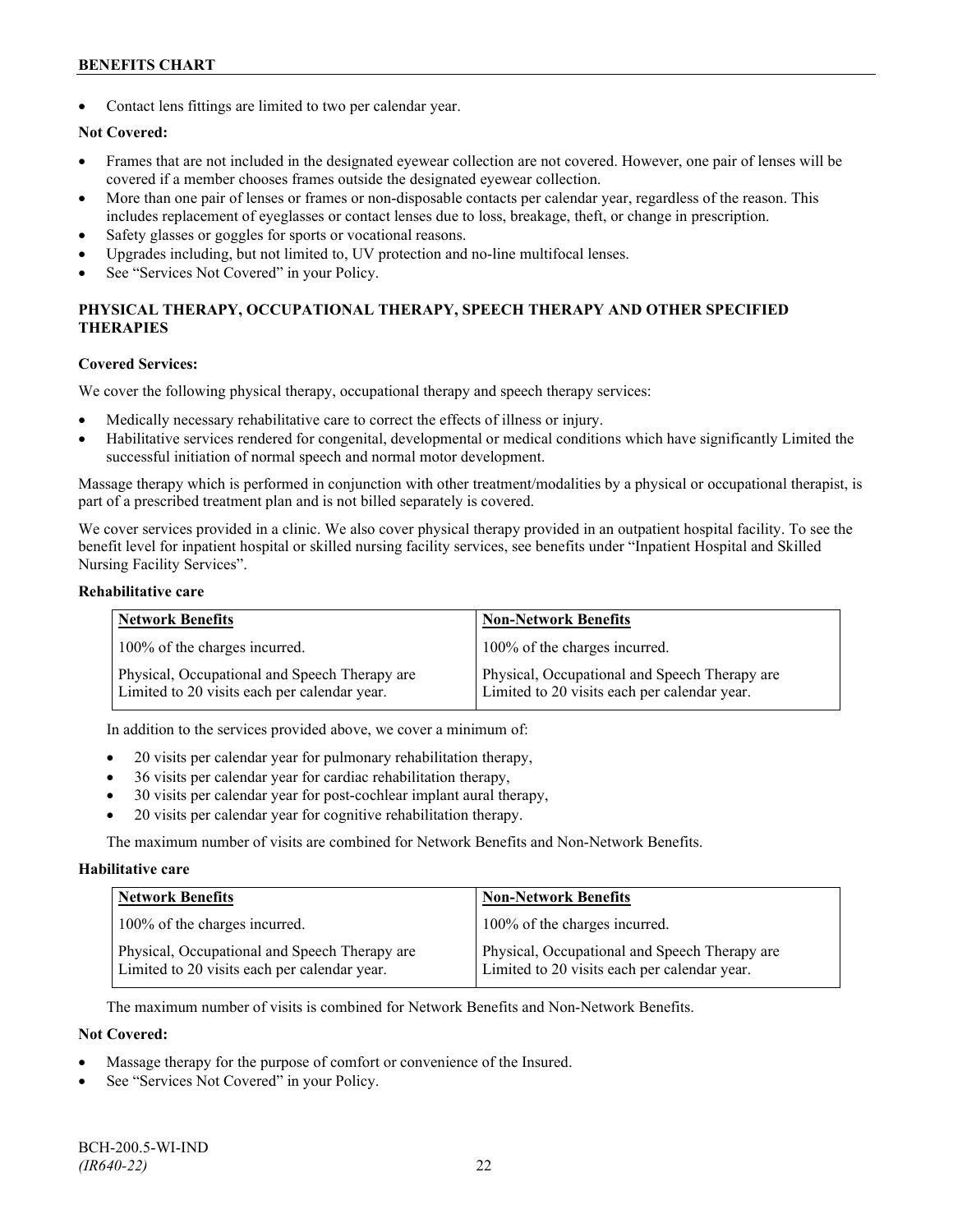## **PRESCRIPTION DRUG SERVICES**

#### **Covered Services:**

We cover prescription drugs and medications that can be self-administered or are administered in a physician's office.

**For Network Benefits, drugs and medications must be obtained at a network pharmacy.**

### **If a copayment is required, you must pay one copayment for each 30-day supply, or portion thereof.**

### **Outpatient drugs (except as specified below)**

| <b>Network Benefits</b>                                                                                                                                                                                                                                                                                                                                                      | <b>Non-Network Benefits</b>   |
|------------------------------------------------------------------------------------------------------------------------------------------------------------------------------------------------------------------------------------------------------------------------------------------------------------------------------------------------------------------------------|-------------------------------|
| 100% of the charges incurred.                                                                                                                                                                                                                                                                                                                                                | 100% of the charges incurred. |
| Oral chemotherapy drugs are included on the<br>Specialty Drug List. However, you pay the applicable<br>outpatient drug benefit. As required by Wisconsin law,<br>you will not pay higher cost sharing (deductible,<br>copayment or coinsurance) for orally administered<br>chemotherapy drugs than you pay for injected or<br>intravenously administered chemotherapy drugs. |                               |

## **Mail order drugs**

| <b>Network Benefits</b>                                                                                                                                                                                                                                                                                                                                                                         | <b>Non-Network Benefits</b>                                                                                |
|-------------------------------------------------------------------------------------------------------------------------------------------------------------------------------------------------------------------------------------------------------------------------------------------------------------------------------------------------------------------------------------------------|------------------------------------------------------------------------------------------------------------|
| For your convenience, you may also get up to a 90-day<br>supply of outpatient prescription drugs that can be self-<br>administered through the designated mail order service.<br>Outpatient drugs ordered through this service are<br>covered at the benefit percent and copayments shown in<br>Outpatient Drugs above.<br>Specialty Drugs are not available through the mail order<br>service. | Mail order drugs are only available through the<br>designated mail order service.<br>See Network Benefits. |

## **Specialty drugs that are self-administered**

| <b>Network Benefits</b>                                                                                                                                                                                                                                                                                                                                                      | <b>Non-Network Benefits</b> |
|------------------------------------------------------------------------------------------------------------------------------------------------------------------------------------------------------------------------------------------------------------------------------------------------------------------------------------------------------------------------------|-----------------------------|
| 100% of the charges incurred.                                                                                                                                                                                                                                                                                                                                                | No coverage.                |
| Oral chemotherapy drugs are included on the<br>Specialty Drug List. However, you pay the applicable<br>outpatient drug benefit. As required by Wisconsin law,<br>you will not pay higher cost sharing (deductible,<br>copayment or coinsurance) for orally administered<br>chemotherapy drugs than you pay for injected or<br>intravenously administered chemotherapy drugs. |                             |

Specialty Drugs are Limited to drugs on the Specialty Drug List and must be obtained from a designated vendor.

## **Tobacco cessation drugs are covered for all FDA approved tobacco cessation drugs**

| Network Benefits              | <b>Non-Network Benefits</b>   |
|-------------------------------|-------------------------------|
| 100% of the charges incurred. | 100% of the charges incurred. |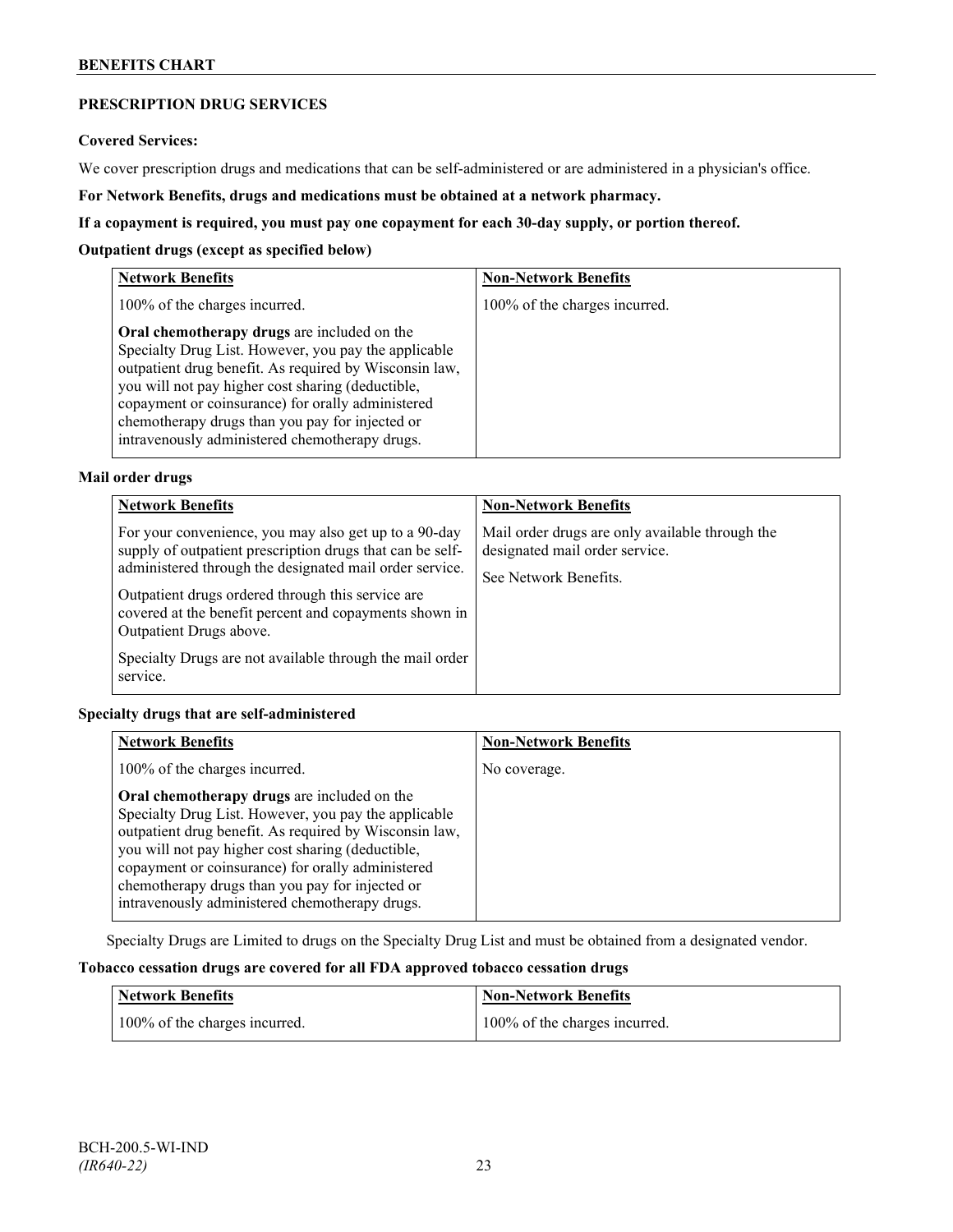### **Contraceptive drugs**

| <b>Network Benefits</b>                                                                                                              | <b>Non-Network Benefits</b>   |
|--------------------------------------------------------------------------------------------------------------------------------------|-------------------------------|
| 100% of the charges incurred for formulary drugs.                                                                                    | 100% of the charges incurred. |
| If a physician requests that a Non-Formulary<br>contraceptive drug be dispensed as written, the drug<br>will be covered at $100\%$ . |                               |

**ACA preventive medications.** We cover preventive medications currently recommended by USPSTF with an A or B rating if they are prescribed by your medical provider and they are listed on our Commercial ACA Preventive Drug List. Preventive medications are subject to periodic review and modification. Changes would be effective in accordance with the federal rules and reflected in our current medical coverage criteria for preventive care services.

| <b>Network Benefits</b>       | <b>Non-Network Benefits</b>   |
|-------------------------------|-------------------------------|
| 100% of the charges incurred. | 100% of the charges incurred. |

## **Limitations:**

- Certain drugs may require prior authorization as indicated on the Formulary. HealthPartners may require prior authorization for the drug and also the site where the drug will be provided. Certain drugs are subject to our utilization review process and quantity limits.
- Certain non-formulary drugs require prior authorization. In addition, certain drugs may be subject to any quantity limits applied as part of our trial program. The trial drug program applies to new prescriptions for certain drugs which have high toxicity, low tolerance, high costs and/or high potential for waste. Trial drugs are indicated on the formulary and/or the Specialty Drug List. Your first fill of a trial drug may be limited to less than a month supply. If the drug is well tolerated and effective, you will receive the remainder of your first month supply.
- If an Insured requests a brand name drug when there is a generic equivalent, the brand name drug will be covered up to the charge that would apply to the generic drug, minus any required copayment. If a physician requests that a brand name drug be dispensed as written, and we determine the brand name drug is medically necessary, the drug will be paid at the brand name drug benefit.
- We may require Insureds to try over-the-counter (OTC) drug alternatives before approving more costly formulary prescription drugs.
- Unless otherwise specified in the Prescription Drug Services section, you may receive up to a 30-day supply per prescription.
- New prescriptions to treat certain chronic conditions are Limited to a 30-day supply.
- A 90-day supply will be covered and dispensed only at pharmacies that participate in our extended day supply program.
- No more than a 30-day supply of Specialty Drugs will be covered and dispensed at a time unless it's a manufacturer supplied drug that cannot be split that supplies the Insured with more than a 30-day supply.

## **Not Covered:**

- Replacement of prescription drugs, medications, equipment and supplies due to loss, damage or theft.
- Nonprescription (over-the-counter) drugs or medications, including, but not Limited to, vitamins, supplements, homeopathic remedies, and non-FDA approved drugs, unless listed on the Formulary and prescribed by a physician or legally authorized health care provider under applicable state and federal law. This exclusion does not include over-thecounter contraceptives for women as allowed under the Affordable Care Act when the Insured obtains a prescription for the item. In addition, if the Insured obtains a prescription, this exclusion does not include aspirin to prevent cardiovascular disease for men and women of certain ages; folic acid supplements for women who may become pregnant; fluoride chemoprevention supplements for children without fluoride in their water source; and iron supplements for children ages 6-12 months who are at risk for anemia.
- All drugs for the treatment of sexual dysfunction.
- All drugs for the treatment of growth deficiency.
- Fertility drugs.
- Medical cannabis.
- Drugs on the Excluded Drug List. The Excluded Drug List includes select drugs within a therapy class that are not eligible for coverage. This includes drugs that may be excluded for certain indications. The Excluded Drug List is available at [healthpartners.com.](http://www.healthpartners.com/)

BCH-200.5-WI-IND *(IR640-22)* 24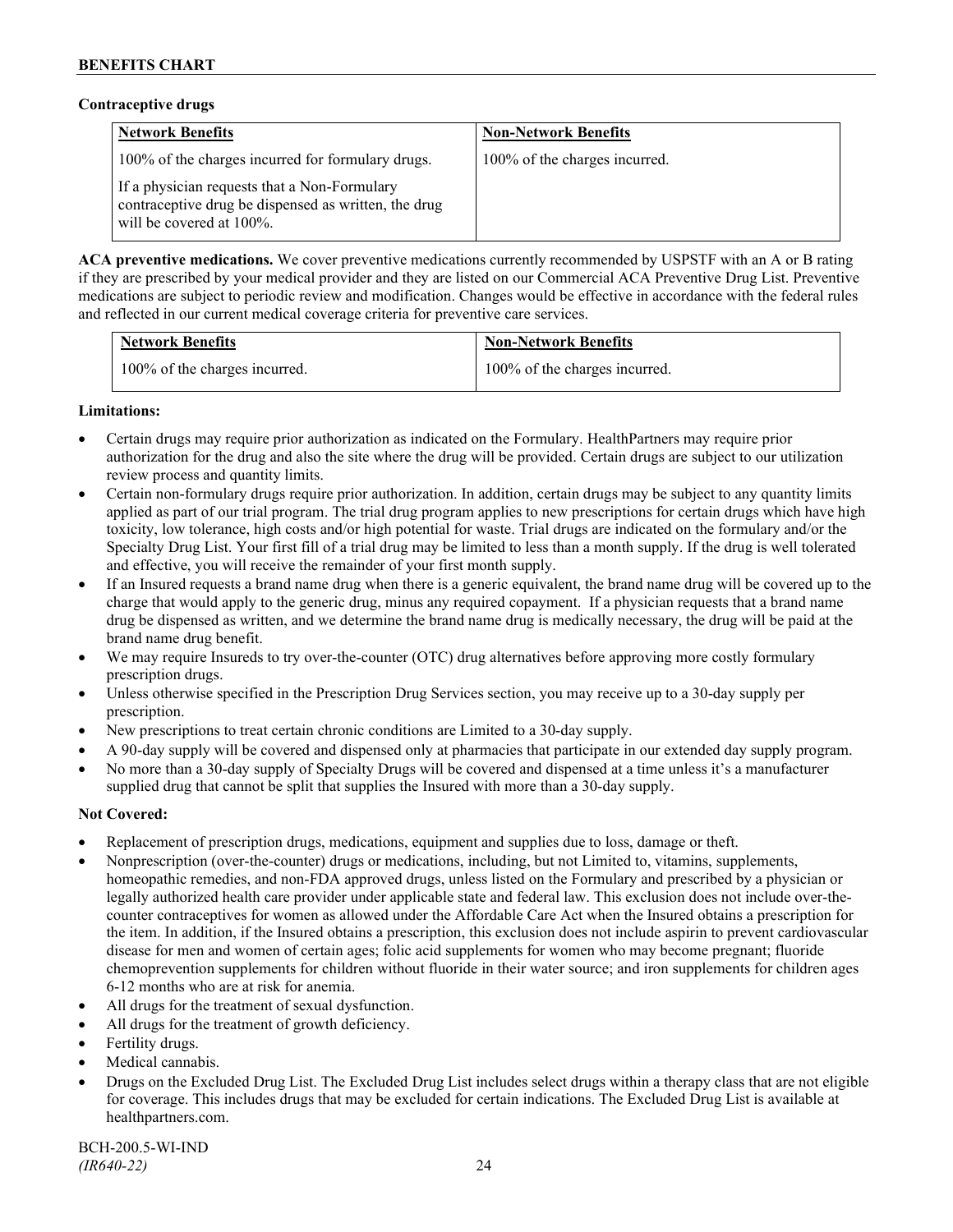- Drugs that are newly approved by the FDA until they are reviewed and approved by HealthPartners Pharmacy and Therapeutics Committee.
- Medical devices approved by the FDA will not be covered under the Prescription Drug Services section unless they are on our formulary. Covered medical devices are generally submitted and reimbursed under your medical benefits.
- See "Services Not Covered" in your Policy.

## **PREVENTIVE SERVICES**

### **Applicable Definitions:**

**Routine Preventive Services** are routine healthcare services that include screenings, check-ups and counseling to prevent illness, disease or other health problems before symptoms occur.

**Diagnostic Services** are services to help a provider understand your symptoms, diagnose illness and decide what treatment may be needed. They may be the same services that are listed as preventive services, but they are being used as diagnostic services. Your provider will determine if these services are preventive or diagnostic. These services are not preventive if received as part of a visit to diagnose, manage or maintain an acute or chronic medical condition, illness or injury. When that occurs, unless otherwise indicated below, standard deductibles, copayments or coinsurance apply.

## **Covered Services:**

We cover preventive services that meet any of the requirements under the Affordable Care Act (ACA) shown in the bulleted items below. These preventive services are covered at 100% under the Network Benefits with no deductible, copayments or coinsurance. (If a preventive service is not required by the ACA and it is covered at a lower benefit level, it will be specified below.) Preventive benefits mandated under the ACA are subject to periodic review and modification. Changes would be effective in accordance with the federal rules. Preventive services mandated by the ACA include:

- Evidence-based items or services that have in effect a rating of A or B in the current recommendations of the United States Preventive Services Task Force with respect to the individual;
- Immunizations for routine use in children, adolescents, and adults that have in effect a recommendation from the Advisory Committee on Immunization Practices of the Centers for Disease Control and Prevention with respect to the individual;
- With respect to infants, children, and adolescents, evidence-informed preventive care and screenings provided for in comprehensive guidelines supported by the Health Resources and Services Administration; and
- With respect to women, preventive care and screenings provided for in comprehensive guidelines supported by the Health Resources and Services Administration.

Covered services are based on established medical policies, which are subject to periodic review and modification by the medical directors. These medical policies (medical coverage criteria) are available by calling Member Services, or logging on to your "*my*HealthPartners" account at [healthpartners.com.](http://www.healthpartners.com/)

## **ACA and state mandated preventive services are covered as follows:**

**Routine health exams and periodic health assessments**. A physician or health care provider will counsel you as to how often health assessments are needed based on age, sex and health status. This includes screening and counseling for tobacco cessation and all FDA approved tobacco cessation medications including over-the-counter drugs (as shown in the Prescription Drug Services section).

| <b>Network Benefits</b>       | <b>Non-Network Benefits</b>   |
|-------------------------------|-------------------------------|
| 100% of the charges incurred. | 100% of the charges incurred. |

**Child health supervision services.** This includes pediatric preventive services such as newborn screenings, appropriate immunizations, developmental assessments and laboratory services appropriate to the age of the child from birth to 72 months, and appropriate immunizations to age 18.

| <b>Network Benefits</b>       | <b>Non-Network Benefits</b>   |
|-------------------------------|-------------------------------|
| 100% of the charges incurred. | 100% of the charges incurred. |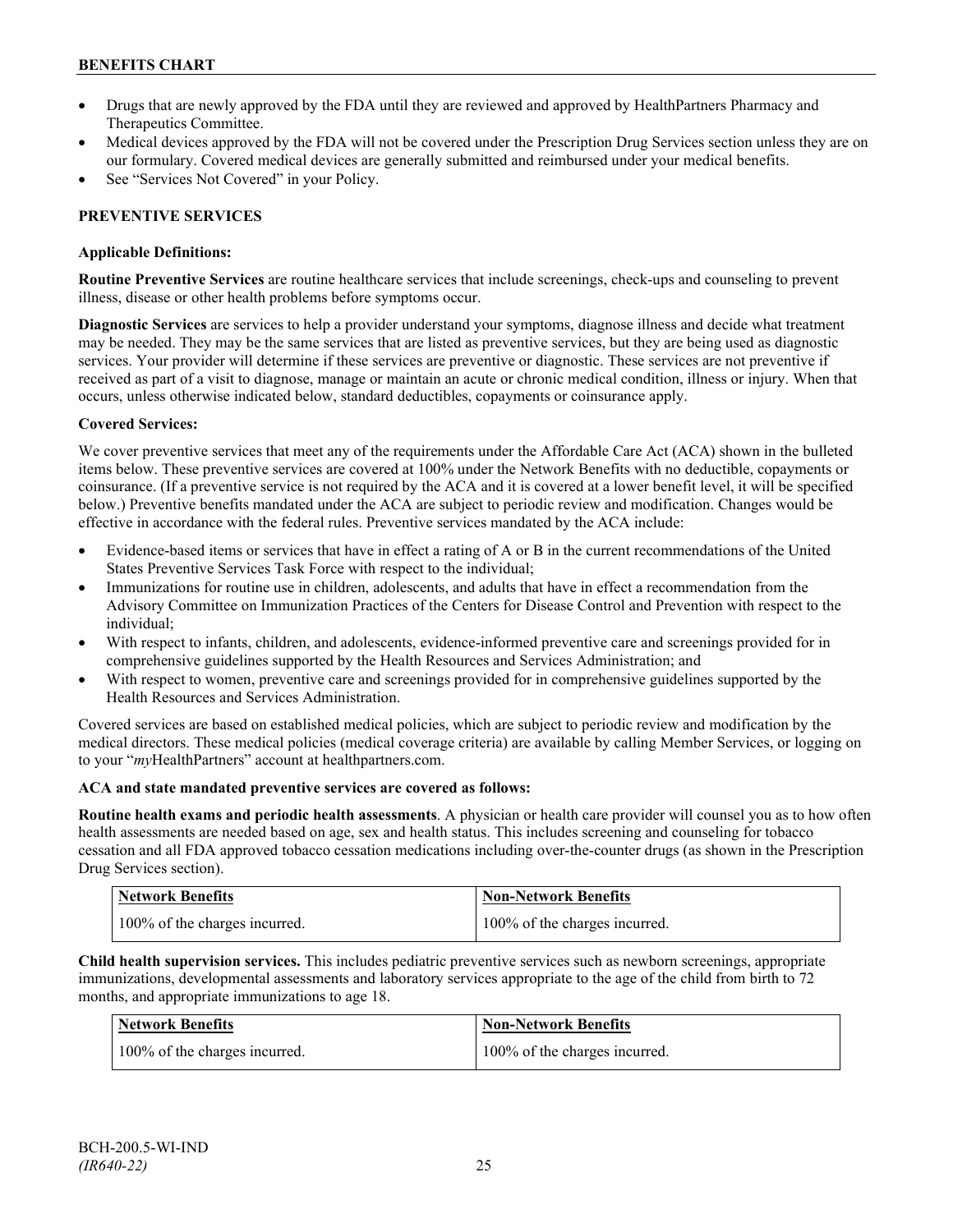#### **Routine prenatal care and exams**

| <b>Network Benefits</b>       | <b>Non-Network Benefits</b>   |
|-------------------------------|-------------------------------|
| 100% of the charges incurred. | 100% of the charges incurred. |

**Routine postnatal care.** This includes health exams, assessments, education and counseling relating to the period immediately after childbirth.

| <b>Network Benefits</b>       | <b>Non-Network Benefits</b>   |
|-------------------------------|-------------------------------|
| 100% of the charges incurred. | 100% of the charges incurred. |

**Routine screening procedures for cancer.** This includes colorectal screening, digital rectal examinations and other cancer screenings recommended by the USPSTF with an A or B rating. Women's preventive health services below describe additional routine screening procedures for cancer.

| Network Benefits              | <b>Non-Network Benefits</b>   |
|-------------------------------|-------------------------------|
| 100% of the charges incurred. | 100% of the charges incurred. |

**Routine eye and hearing exams for members under the age of 22**

| <b>Network Benefits</b>       | <b>Non-Network Benefits</b>   |
|-------------------------------|-------------------------------|
| 100% of the charges incurred. | 100% of the charges incurred. |

**Professional voluntary family planning services.** This includes services to prevent or delay a pregnancy, including counseling and education. Services must be provided by a licensed provider.

| Network Benefits              | <b>Non-Network Benefits</b>   |
|-------------------------------|-------------------------------|
| 100% of the charges incurred. | 100% of the charges incurred. |

## **Adult immunizations**

| <b>Network Benefits</b>       | <b>Non-Network Benefits</b>   |
|-------------------------------|-------------------------------|
| 100% of the charges incurred. | 100% of the charges incurred. |

**Women's preventive health services.** This includes mammograms, screenings for cervical cancer (pap smears), breast pumps, human papillomavirus (HPV) testing, counseling for sexually transmitted infections, counseling and screening for human immunodeficiency virus (HIV), and all FDA approved contraceptive methods as prescribed by a doctor, sterilization procedures, education and counseling (see the Prescription Drug Services section for coverage of oral contraceptive drugs). We also provide genetic screening for BRCA if someone in your family has the gene or you have a diagnosis of cancer.

The U.S. Preventive Services Task Force (USPSTF) recommends screening mammography, with or without clinical breast examination (CBE), every 1-2 years for women aged 40 and older. For women age 50 and older, we cover an annual mammogram.

| <b>Network Benefits</b>       | <b>Non-Network Benefits</b>   |
|-------------------------------|-------------------------------|
| 100% of the charges incurred. | 100% of the charges incurred. |

**Obesity screening and management.** We cover obesity screening and counseling for all ages during a routine preventive care exam. If you are age 18 or older and have a body mass index of 30 or more, we also cover intensive obesity management to help you lose weight. Your primary care doctor can coordinate these services.

| Network Benefits              | Non-Network Benefits          |
|-------------------------------|-------------------------------|
| 100% of the charges incurred. | 100% of the charges incurred. |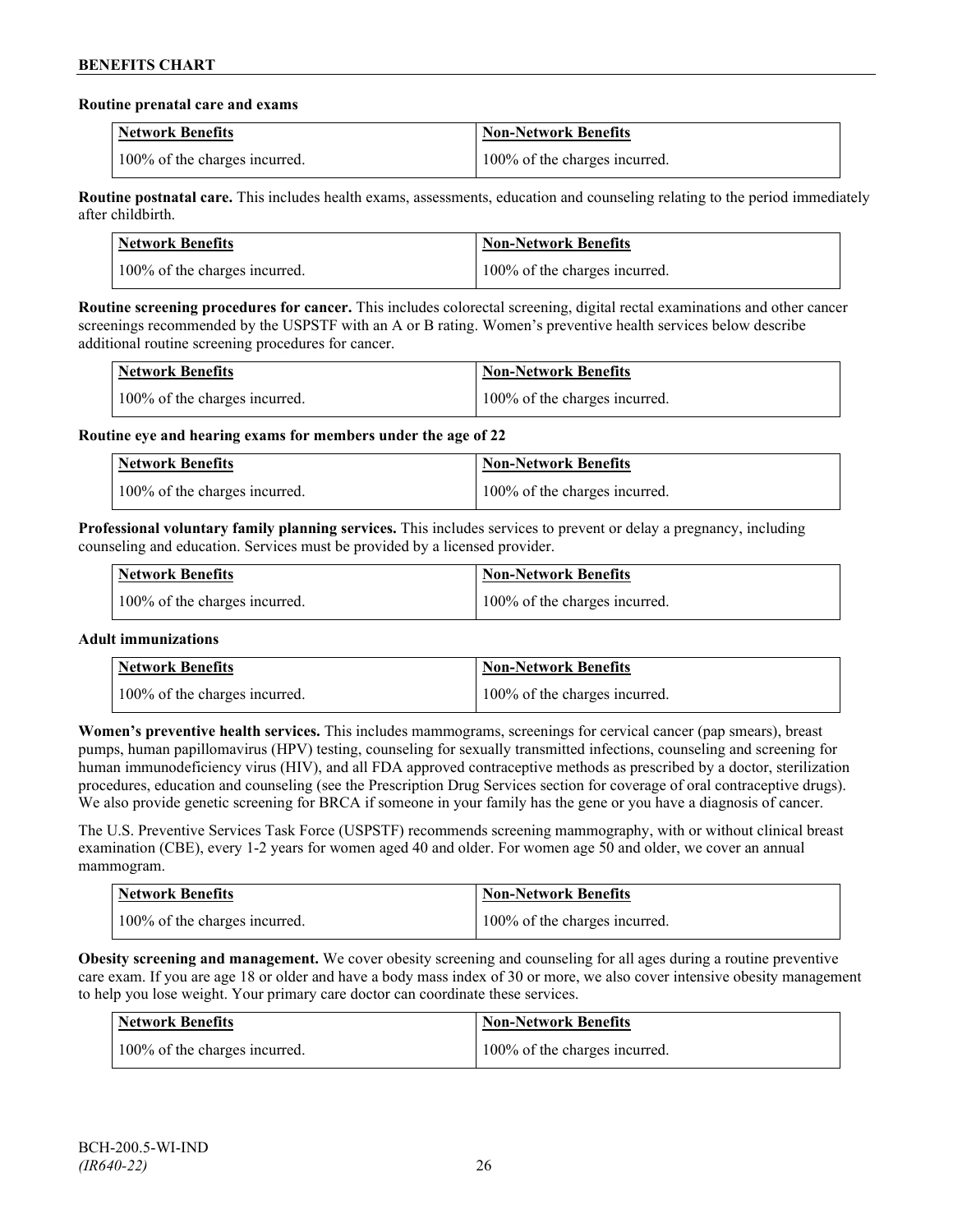## **In addition to any ACA or state mandated preventive services referenced above, we cover the following eligible preventive services:**

## **Routine hearing exams for adults age 22 and older**

| <b>Network Benefits</b>       | <b>Non-Network Benefits</b>   |
|-------------------------------|-------------------------------|
| 100% of the charges incurred. | 100% of the charges incurred. |

#### **Eye exams for adults diagnosed with diabetes**

| <b>Network Benefits</b>       | Non-Network Benefits          |
|-------------------------------|-------------------------------|
| 100% of the charges incurred. | 100% of the charges incurred. |

**Ovarian cancer surveillance tests for women who are at risk.** "At risk for ovarian cancer" means (1) having a family history that includes any of the following: one or more first-degree or second-degree relatives with ovarian cancer, clusters of female relatives with breast cancer or nonpolyposis colorectal cancer; or (2) testing positive for BRCA1 or BRCA2 mutations. "Surveillance tests for ovarian cancer" means annual screening using: CA-125 serum tumor marker testing, transvaginal ultrasound, pelvic examination or other proven ovarian cancer screening tests currently being evaluated by the federal Food and Drug Administration or by the National Cancer Institute.

| <b>Network Benefits</b>                                 | <b>Non-Network Benefits</b>                             |
|---------------------------------------------------------|---------------------------------------------------------|
| Coverage level is same as corresponding Network         | Coverage level is same as corresponding Non-Network     |
| Benefit, depending on type of service provided, such as | Benefit, depending on type of service provided, such as |
| Diagnostic Imaging Services, Laboratory Services        | Diagnostic Imaging Services, Laboratory Services        |
| Office Visits for Illness or Injury, or Preventive      | Office Visits for Illness or Injury, or Preventive      |
| Services.                                               | Services.                                               |

#### **Limitations:**

• Services are not preventive if received as part of a visit to diagnose, manage or maintain an acute or chronic medical condition, illness or injury. When that occurs, unless otherwise indicated above, standard deductibles, copayments or coinsurance apply.

## **Not Covered:**

- Routine eye exams for adults age 22 and older.
- See "Services Not Covered" in your Policy.

## **TELEHEALTH/TELEMEDICINE SERVICES**

## **Definitions:**

**Telehealth, Telemedicine, or Virtual Care.** This is a means of communication between a health care professional and a patient. This includes the use of secure electronic information, imaging, and communication technologies, including:

- interactive audio or audio-video
- interactive audio with store-and-forward technology
- chat-based and email-based systems
- physician-to-physician consultation
- patient education
- data transmission
- data interpretation
- digital diagnostics (algorithm-enabled diagnostic support)
- digital therapeutics (the use of personal health devices and sensors, either alone or in combination with conventional drug therapies, for disease prevention and management)

#### Services can be delivered:

Synchronously: the patient and health care professional are engaging with one another at the same time; or Asynchronously: the patient and health care professional engage with each other at different points in time.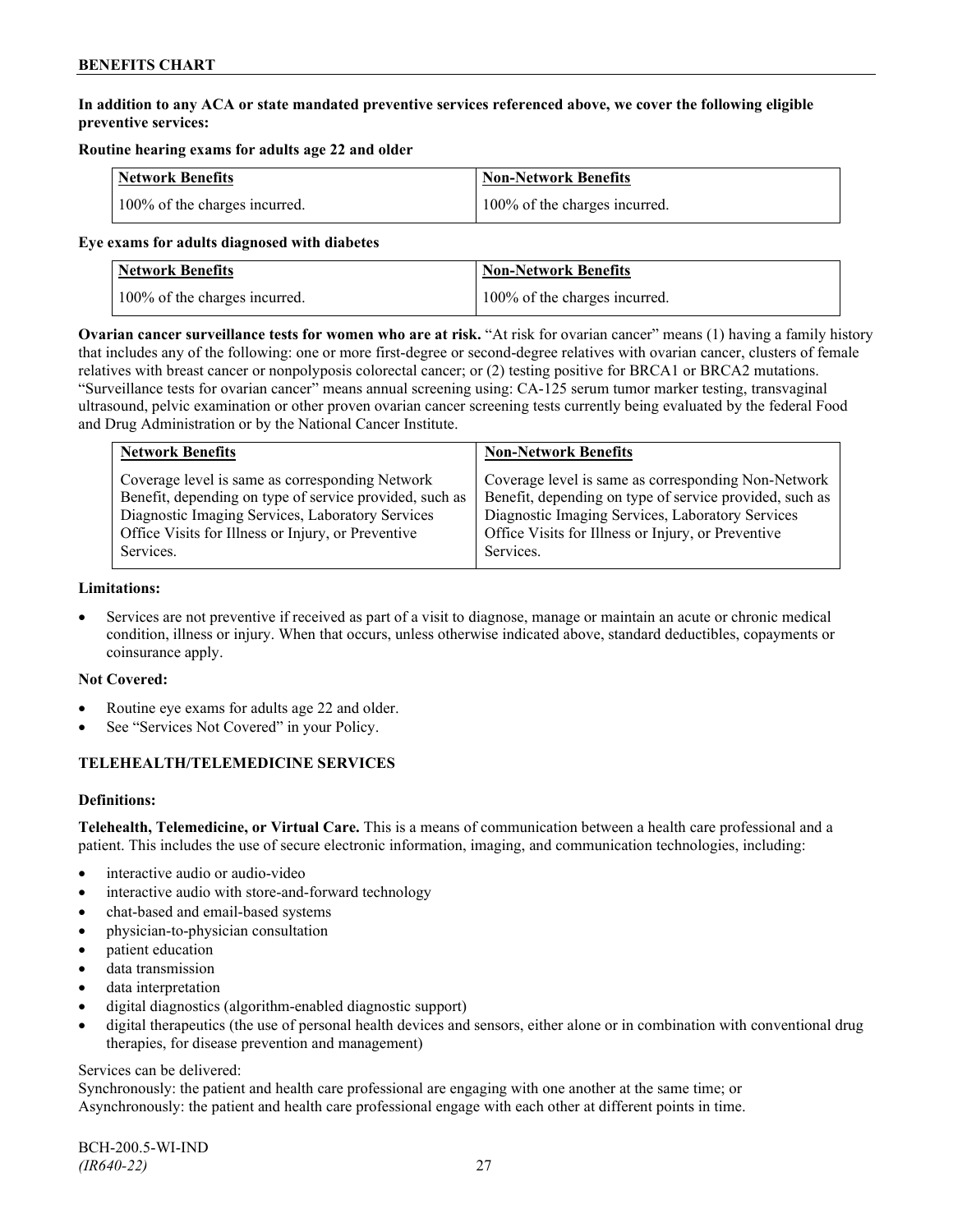**Telephone Visits.** Live, synchronous, interactive encounters over the telephone between a patient and a healthcare provider.

**E-Visit or Chat-Based Visits.** Asynchronous online or mobile app encounters to discuss a patient's personal health information, vital signs, and other physiologic data or diagnostic images. The healthcare provider reviews and delivers a consultation, diagnosis, prescription or treatment plan after reviewing the patient's visit information.

**Virtuwell<sup>®</sup>**. This is an online service for you to receive a diagnosis and treatment for certain conditions, such as a cold, flu, ear pain and sinus infections. You may access the Virtuwell website at [virtuwell.com.](https://www.virtuwell.com/)

**Video Visits.** Live, synchronous, interactive encounters using secure web-based video between a patient and a healthcare provider.

#### **Covered Services:**

The Plan covers the following methods of receiving care for services that would be eligible under the Plan if the service were provided in person.

#### **Scheduled telephone visits**

| <b>Network Benefits</b>       | <b>Non-Network Benefits</b>   |
|-------------------------------|-------------------------------|
| 100% of the charges incurred. | 100% of the charges incurred. |

#### **E-visits**

#### **Access to online care through Virtuwell at [virtuwell.com](http://www.virtuwell.com/)**

| Network Benefits              | <b>Non-Network Benefits</b> |
|-------------------------------|-----------------------------|
| 100% of the charges incurred. | No coverage.                |

#### **All other E-visits**

| Network Benefits              | <b>Non-Network Benefits</b>   |
|-------------------------------|-------------------------------|
| 100% of the charges incurred. | 100% of the charges incurred. |

#### **Not Covered:**

See "Services Not Covered" in your Policy.

## **TRANSPLANT SERVICES**

#### **Applicable Definitions:**

**Autologous.** This is when the source of cells is from the individual's own marrow or stem cells.

**Allogeneic.** This is when the source of cells is from a related or unrelated donor's marrow or stem cells.

**Allogeneic Bone Marrow Transplant.** This is when the bone marrow is harvested from the related or unrelated donor and stored. The patient undergoes treatment which includes tumor ablation with high-dose chemotherapy and/or radiation. The bone marrow is reinfused (transplanted).

**Autologous Bone Marrow Transplant.** This is when the bone marrow is harvested from the individual and stored. The patient undergoes treatment which includes tumor ablation with high-dose chemotherapy and/or radiation. The bone marrow is reinfused (transplanted).

**Autologous/Allogeneic Stem Cell Support.** This is a treatment process that includes stem cell harvest from either bone marrow or peripheral blood, tumor ablation with high-dose chemotherapy and/or radiation, stem cell reinfusion, and related care. Autologous/allogeneic bone marrow transplantation and high dose chemotherapy with peripheral stem cell rescue/support are considered to be autologous/allogeneic stem cell support.

**Designated Transplant Center.** This is any health care provider, group or association of health care providers designated by us to provide services, supplies or drugs for specified transplants for our Insureds.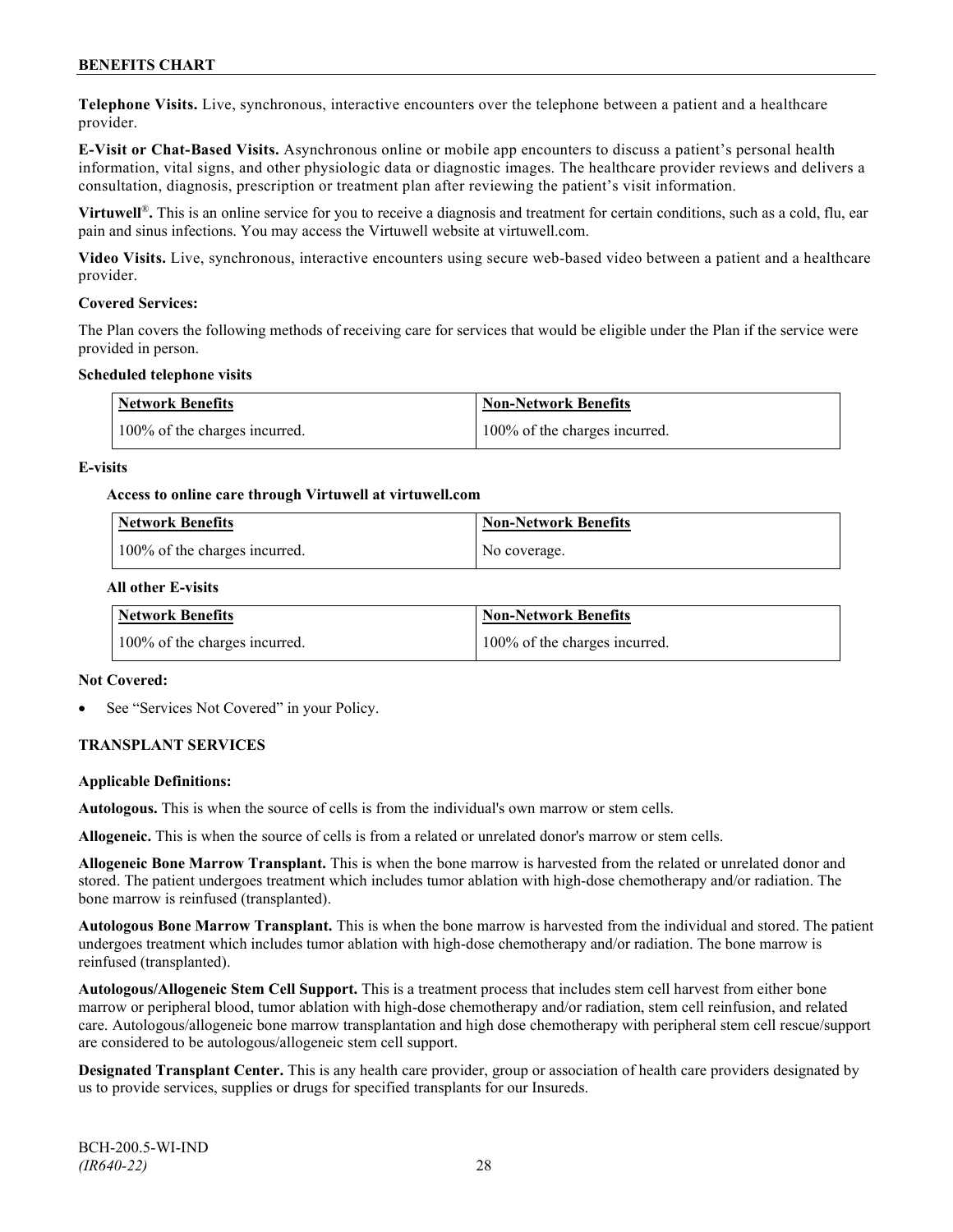**Transplant Services.** This is transplantation (including retransplants) of the human organs or tissue listed below, including all related post-surgical treatment, follow-up care and drugs and multiple transplants for a related cause. Transplant services do not include other organ or tissue transplants or surgical implantation of mechanical devices functioning as a human organ, except surgical implantation of an FDA approved Ventricular Assist Device (VAD) or total artificial heart, functioning as a temporary bridge to heart transplantation.

Prior authorization is required prior to consultation to support coordination of care and benefits.

### **Covered Services:**

We cover eligible transplant services (as defined above) while you are covered under your Policy. Transplants that will be considered for coverage are Limited to the following:

- Kidney transplants for end-stage disease.
- Cornea transplants for end-stage disease.
- Heart transplants for end-stage disease.
- Lung transplants or heart/lung transplants for: (1) primary pulmonary hypertension; (2) Eisenmenger's syndrome; (3) endstage pulmonary fibrosis; (4) alpha 1 antitrypsin disease; (5) cystic fibrosis; and (6) emphysema.
- Liver transplants for: (1) biliary atresia in children; (2) primary biliary cirrhosis; (3) post-acute viral infection (including hepatitis A, hepatitis B antigen e negative and hepatitis C) causing acute atrophy or post-necrotic cirrhosis; (4) primary sclerosing cholangitis; (5) alcoholic cirrhosis; and (6) hepatocellular carcinoma.
- Allogeneic bone marrow transplants or peripheral stem cell support associated with high dose chemotherapy for : (1) acute myelogenous leukemia; (2) acute lymphocytic leukemia; (3) chronic myelogenous leukemia; (4) severe combined immunodeficiency disease; (5) Wiskott-Aldrich syndrome; (6) aplastic anemia; (7) sickle cell anemia; (8) non-relapsed or relapsed non-Hodgkin's lymphoma; (9) multiple myeloma; and (10) testicular cancer.
- Autologous bone marrow transplants or peripheral stem cell support associated with high-dose chemotherapy for: (1) acute leukemia; (2) non-Hodgkin's lymphoma; (3) Hodgkin's disease; (4) Burkitt's lymphoma; (5) neuroblastoma; (6) multiple myeloma; (7) chronic myelogenous leukemia; and (8) non-relapsed non-Hodgkin's lymphoma.
- Pancreas transplants for simultaneous pancreas-kidney transplants for diabetes, pancreas after kidney, living related segmental simultaneous pancreas kidney transplantation and pancreas transplant alone.

To receive Network Benefits, charges for transplant services must be incurred at a Designated Transplant Center.

The transplant-related treatment provided, including expenses incurred for directly related donor services, shall be subject to and in accordance with the provisions, limitations, maximums and other terms of your Policy.

Medical and hospital expenses of the donor are covered only when the recipient is an Insured and the transplant and directly related donor expenses have been prior authorized for coverage. Treatment of medical complications that may occur to the donor are not covered. Donors are not considered Insureds, and are therefore not eligible for the rights afforded to Insureds under your Policy.

The list of eligible transplant services and coverage determinations are based on established medical policies, which are subject to periodic review and modifications by the medical director.

| <b>Network Benefits</b>                           | <b>Non-Network Benefits</b> |
|---------------------------------------------------|-----------------------------|
| See Network Inpatient Hospital Services Benefits. | No coverage.                |